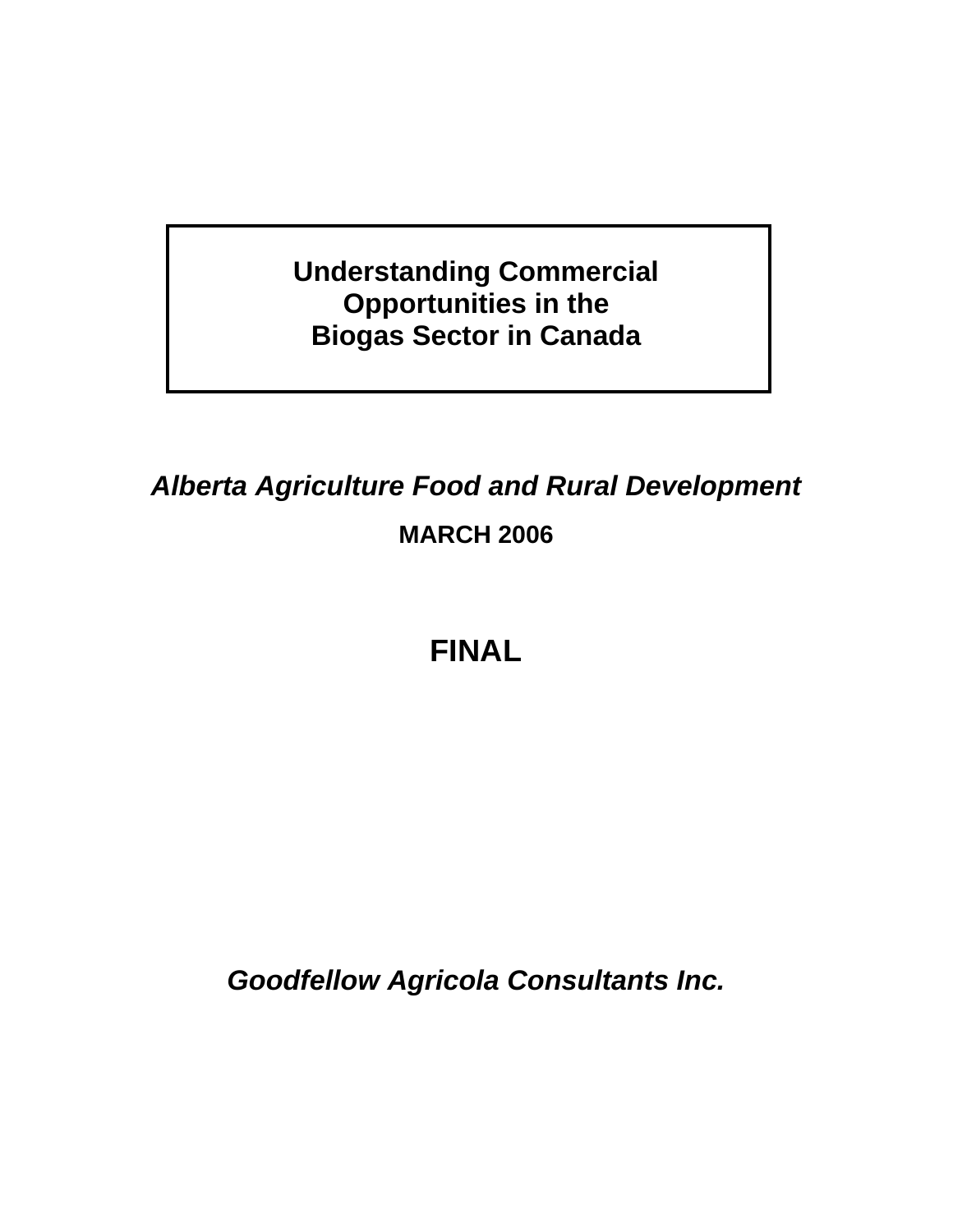# **Table of Contents**

#### **Table of Contents ii**

#### **Overview 1**

#### **1.0 Introduction – The Biogas Sector in Canada 2**

*1.1 What is Biogas? 2*

*1.2 The Biogas Value Chain 2* 1.2.1 Variations from the Basic Value Chain 3

*1.3 Types of BioGas Projects (Anaerobic Digesters) 3*

*1.4 Drivers for the Adoption of Biogas Facilities 4*

#### **2.0 Potential Sources of Funding 6**

*2.1 Traditional Funding (Private sector) 6*

*2.2 Leveraging Additional Sources of Financing 6*

#### **3.0 Status of Existing Funding Opportunities 8**

*3.1 What are the Funding Opportunities and are they still Valid? 8*

*3.2 What are the Constraints preventing these Opportunities from being realized? 8*

*3.3 What is the extent of the Opportunity to Commercialize Biogas Technologies in Canada? 9*

#### **4.0 Enabling Policies and Programs in the Biogas Sector 10**

*4.1 Existing Policies and Programs 10* 4.1.1 Price 10 4.1.2 Lack of Consistent Business Models and Practices 10

*4.2 Best Practices in Developing Biogas Projects 11*

#### **Annex I: Status of Commercial Biogas Projects in Canada 12**

- 1. British Columbia 12
- 2. Alberta **Error! Bookmark not defined.**
- 3. Saskatchewan **Error! Bookmark not defined.**
- 4. Manitoba **Error! Bookmark not defined.**
- 5. Ontario **Error! Bookmark not defined.**
- 6. Quebec **Error! Bookmark not defined.**
- 7. Atlantic **Error! Bookmark not defined.**
- 8. National **Error! Bookmark not defined.**

#### **Annex II: Commentary on Incorporating an Anaerobic Digester as Part of an Eco-Industrial Cluster 22**

- 1. What is an eco-industrial cluster? 22
- 2. Why is the eco-industrial model of interest in relation to anaerobic digesters? 22
- 3. Are there functioning examples of anaerobic digesters that are being used in this context? 22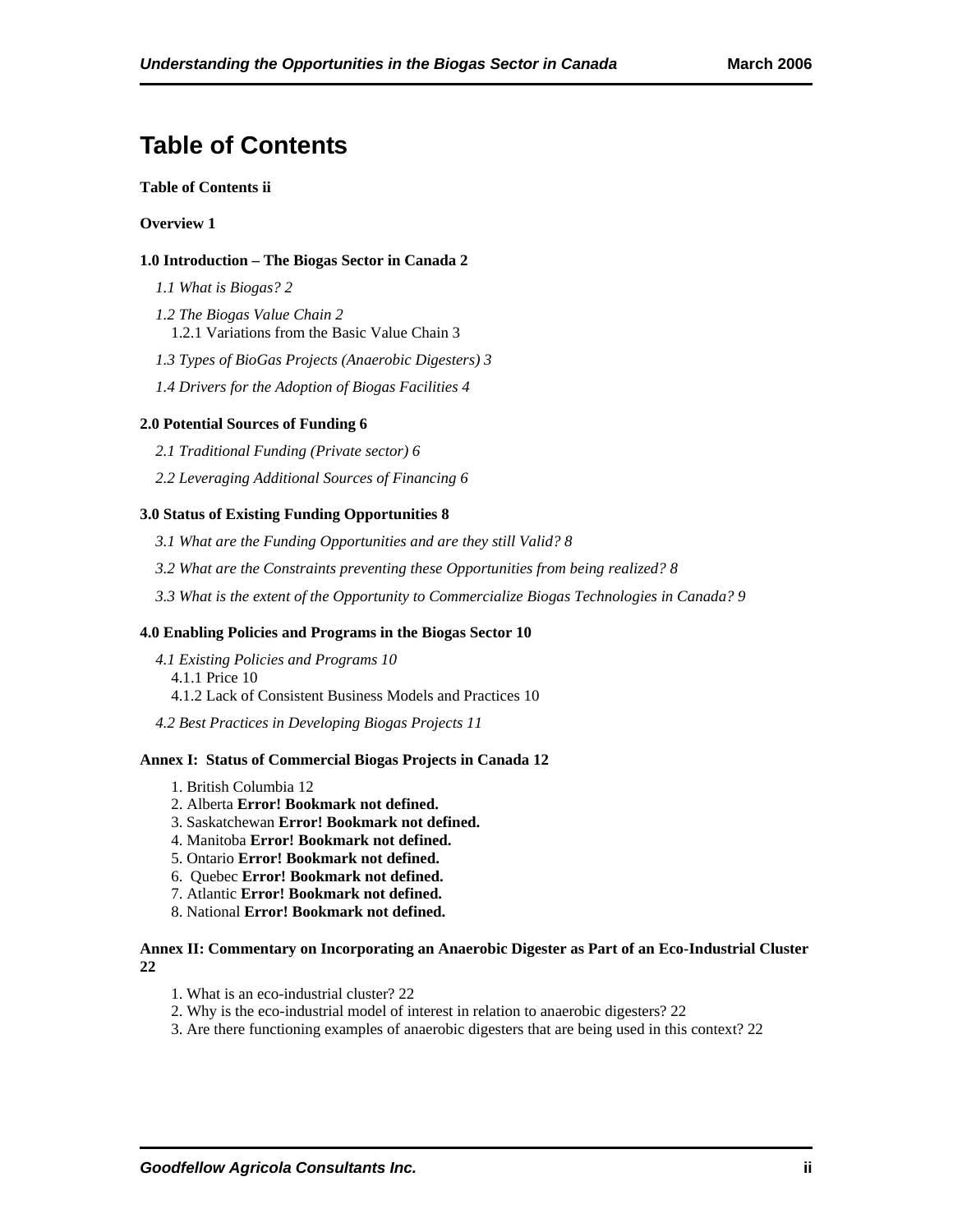# **Overview**

In November 2005, Alberta Agriculture Food and Rural Development approached Goodfellow Agricola Consultants Inc. (GACI) to develop a paper, building on earlier work undertaken by GACI on behalf of Agriculture and Agri-Foods Canada, outlining key funding opportunities and policy and support programs that are relevant to the Biogas Sector in Canada.

Given the nature of the biogas sector in Canada (consisting primarily of early stage investments, the demonstration of new technologies and the adaptation of existing technologies to Canadian circumstances) it would have been impossible for the project team to identify and engage every potential and/or operational biogas facility in Canada. Indeed, the project specifically did not explore or provide commentary on municipal related digesters or those related to food processing plants which are principally operated as waste treatment/disposal operations. Fundamentally, this paper focuses on biogas systems that have been purpose built to maximize biogas production.

Likewise is was not possible to explore and document all of the early stage discussions that are taking place throughout Canada concerning the implementation of biogas technologies as many of these discussions are both private and of a commercial confidential nature. Instead, the project team interviewed knowledgeable individuals from both federal and provincial governments and from the private sector focussing on three broad types or groups of individuals: policy and program coordinators, project proponents and technology providers.

Over the course of the Alberta BioGas Conference, the project team would welcome any additional information that participants are aware of in order to ensure that this document remains as relevant and 'ever-green' as possible.

This report consists of four (4) brief chapters, as follows:

- **1.0 Introduction The Biogas Sector in Canada**
- **2.0 Potential Sources of Funding**
- **3.0 Status of Existing Funding Opportunities**
- **4.0 Enabling Policies and Programs in the Biogas Sector**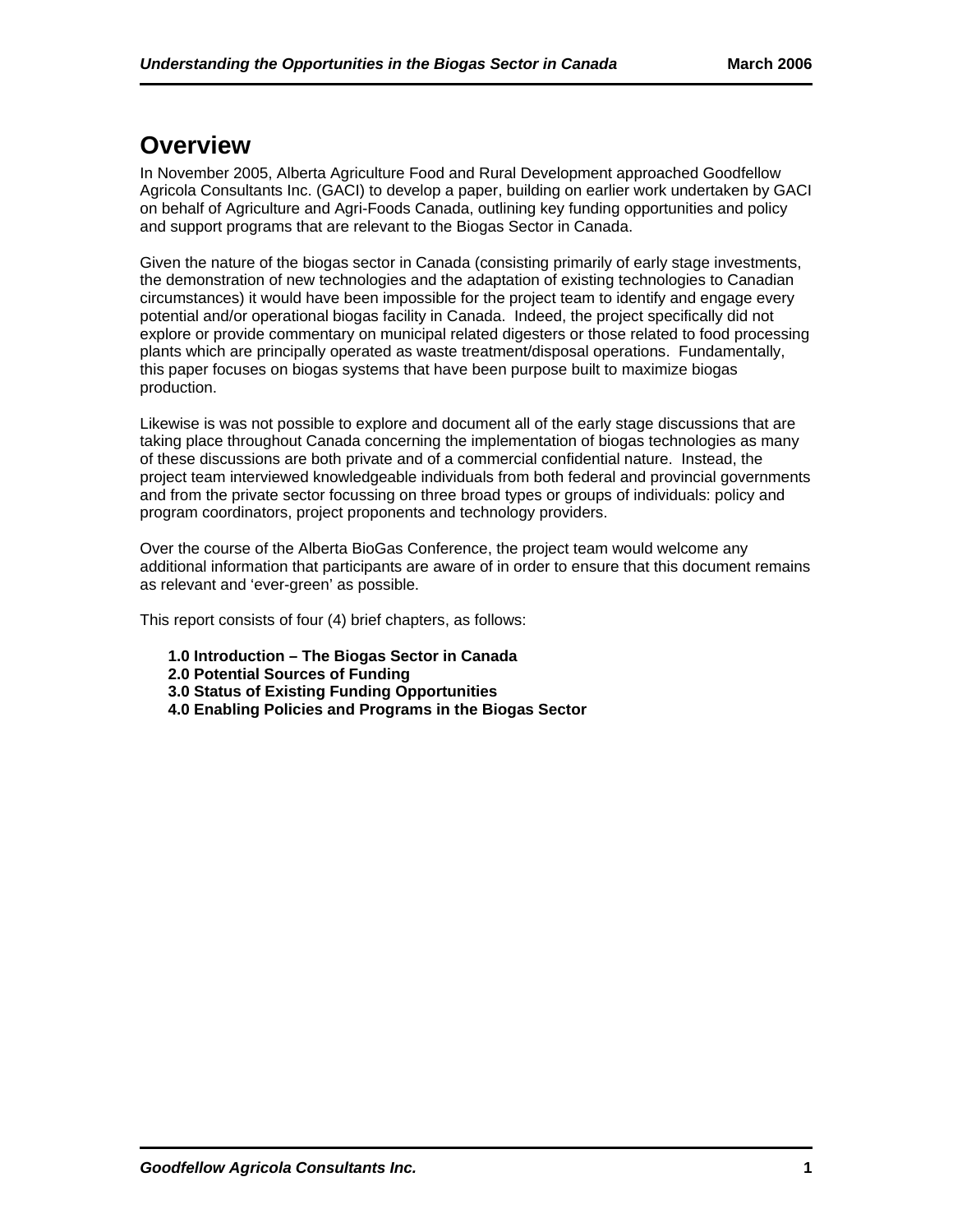# **1.0 Introduction – The Biogas Sector in Canada**

This section provides a brief introduction to the biogas industry and the current drivers for the sector in Canada.

## *1.1 What is Biogas?*

As an introduction to the topic of biogas production it is important to understand what is meant by the term "biogas". Although technical definitions vary, in general, biogas is a gas that is primarily composed of methane and produced by the anaerobic digestion of biomass, manure and/or biosolids, or the organic fraction of municipal solid waste.

The methane that is contained in the biogas can be separated, purified and used to generate electricity and heat through combustion in reciprocating engines or gas turbines. Biologically produced methane has also been brought forward as a potential sustainable source of hydrogen for use in fuel cell technologies.

## *1.2 The Biogas Value Chain*

The generic value chain for the production of biogas is as follows:



#### **Figure 1.1: Generic Value Chain for the Production of Biogas**

In general, a feedstock (manure for instance) is collected and pre-processed in some manner. This pre-processing can consist of as little as mixing the manure to ensure a standard liquid content and homogenous distribution of matter to a more complex process of feedstock preparation to maximize the production of biogas. The processed feedstock is then introduced to the anaerobic digester.

There are three potential co-products from the digestion process: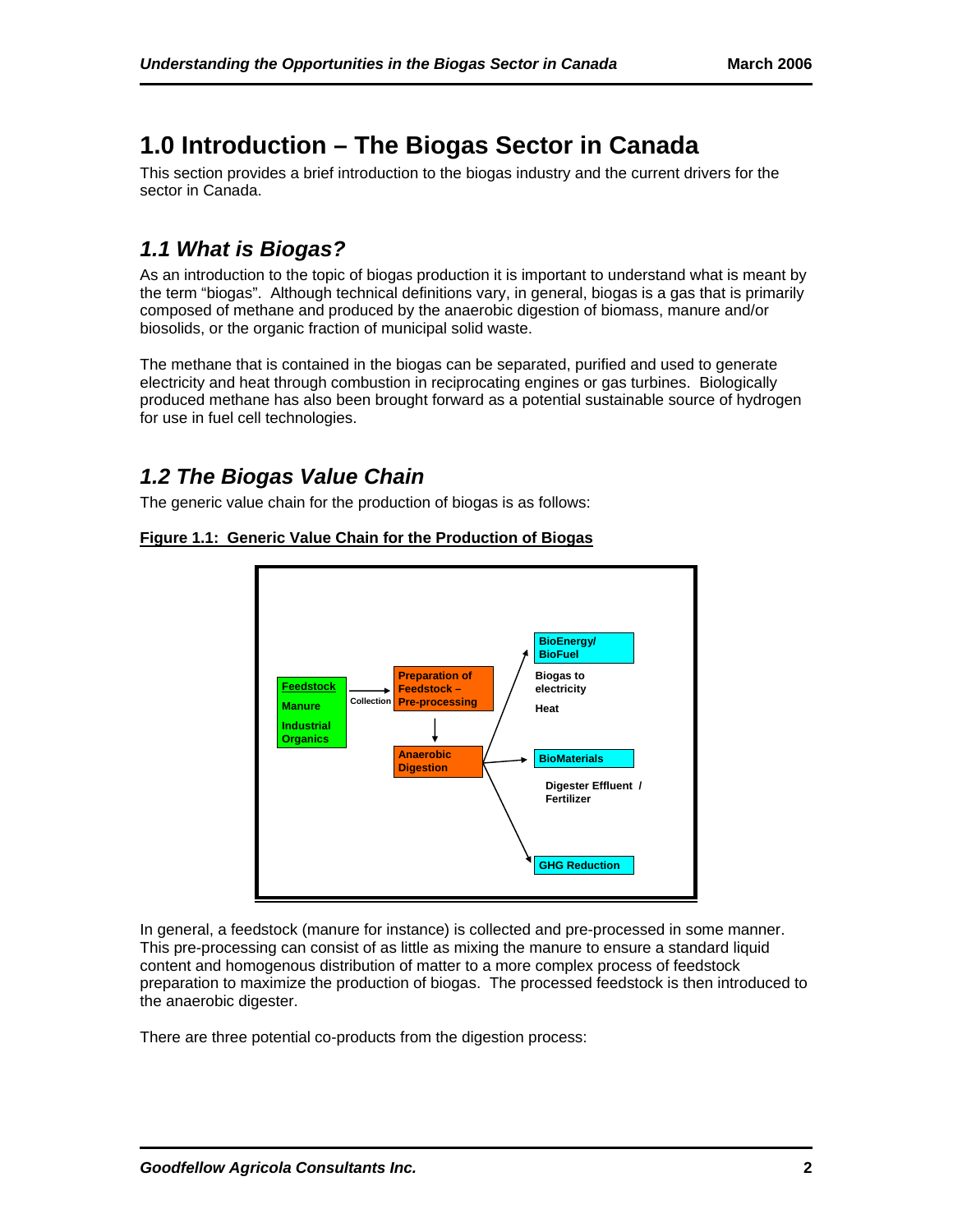- 1. Biogas which can be used to generate electricity, heat and/or other biofuels
- 2. Biomaterials such as fertilizer
- 3. GHG Reductions, although these co-products must be quantified, validated and there must be functioning market in GHG reductions before their value can be realized.

### **1.2.1 Variations from the Basic Value Chain**

There are a number of potential variations on the basic value chain laid out in **Figure 1.1** above, including:

**1. Collection (On farm processing versus central collection and processing)** – Most current biogas facilities in Canada collect their feedstock from a single source, generally a large commercial farm. The potential exists, however, to collect feedstock from multiple sources and process this feedstock at a central location. Each of these models has economic advantages and disadvantages that must be weighed in evaluating their potential Return on Investment (ROI).

**2. Feedstock (Single feedstock versus blended feedstock)** – Again, most current Canadian biogas projects employ a single feedstock, primarily manure although several biogas facilities are in operation that employ municipal biosolids as their primary feedstock. Blended feedstock can help to optimize the production of biogas but require additional pre-processing before the feedstock can be introduced to the digester.

**3. Pre-Processing (Processed versus unprocessed feedstock)** – Some biogas facilities pre-process their feedstock (using a mix of technologies including hydrolysis and micronyzation among others) with the objective of increasing methane yields from anaerobic digestion while others utilize an unprocessed mixture.

**4. Post-Processing (Cleaned methane versus 'raw' biogas)** – Different technologies can be employed to scrub biogas in order to purify the methane that is produced so that it will burn both more cleanly and more efficiently.

Variations also exist in the types of technologies that are employed to digest the feedstock and to burn the biogas that is produced. In general, however, the technologies that are employed in Canadian biogas facilities are not uniquely Canadian technologies, but are adopted or adapted from existing (primarily European) technologies.

## *1.3 Types of BioGas Projects (Anaerobic Digesters)*

There are four (4) broad categories of biogas generation technologies as defined by the source material (feedstock) that they consume:

#### **1. On-Farm Digesters**

- a. Using only their own manure for feedstock
- b. Using their own manure supplemented by industrial organics

#### **2. Centralized Digesters**

- a. Using manure and/or industrial organics from a number of sources as a feedstock
- **3. Municipal Sewage Treatment Digesters** 
	- a. Using municipal biosolids as a primary feedstock

#### **4. Waste Water Treatment Systems**

a. Used by food and beverage processing companies primarily as waste treatment systems. These systems do not necessarily (or are not even necessarily designed for) maximizing biogas production. In these systems the biogas that produced is often either flared off or co-fired into boilers to produce steam.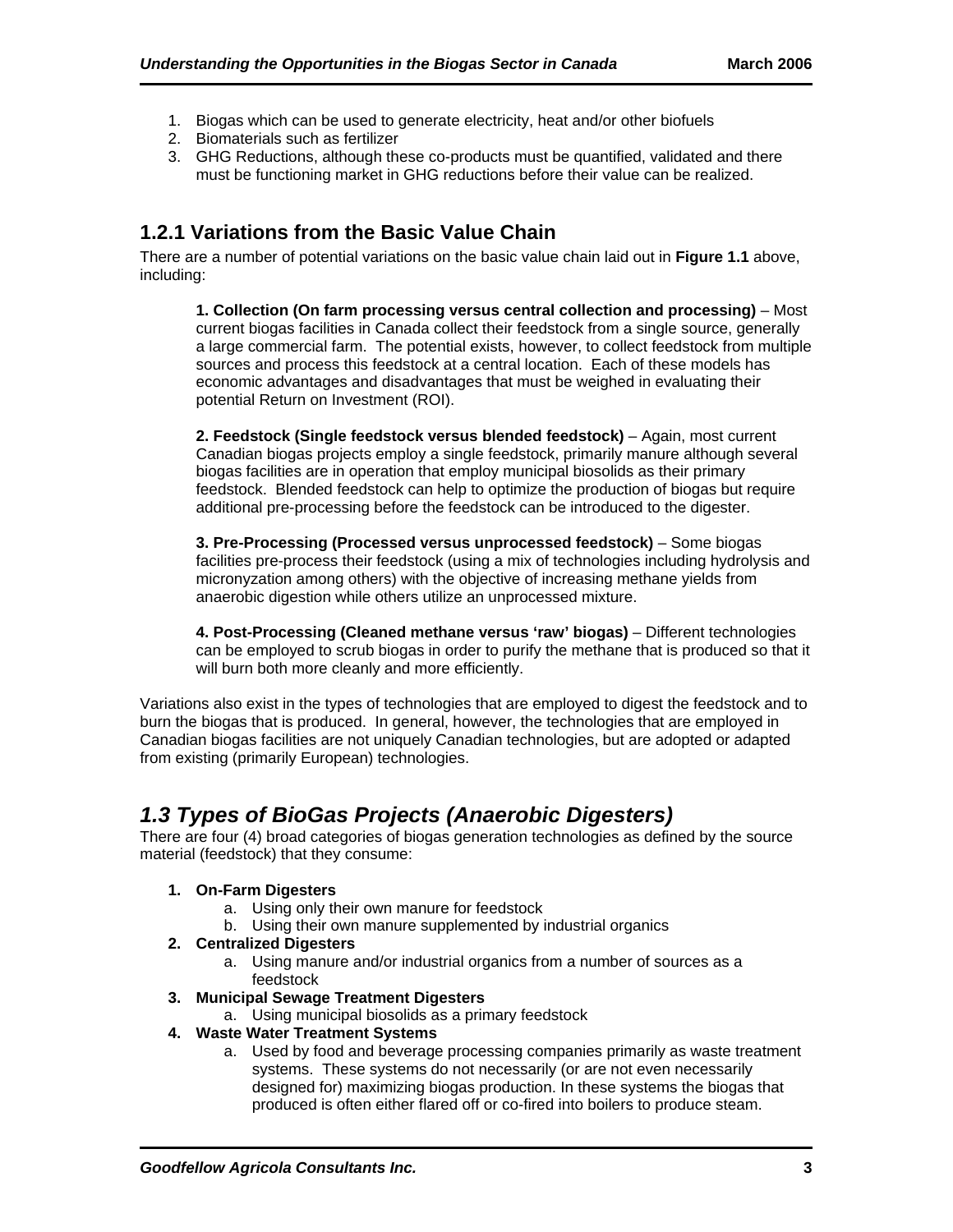**This report will not discuss technologies and opportunities relating to the third and fourth categories of biogas production as they are somewhat outside the scope of investigation. Instead, the remainder of this report will explore the economics associated with the first two categories of production – on-farm and centralized digesters.** 

## *1.4 Drivers for the Adoption of Biogas Facilities*

Project proponents, in general, have one of two primary motives for the development of biogas facilities. The motive for implementing these technologies can have a significant impact on the project's expected outcomes and hence the types and efficiency of the technologies that are necessary.

The three primary motives for developing biogas facilities are as follows:

**1. License to operate** – As suburban developments continue to encroach on more traditional agricultural lands, concerns have been raised about traditional agricultural production methodologies, particularly those associated with the creation of unpleasant odours. In particular, concerns have been cited about the odours that are associated with the manure that is produced by hog farms and beef feedlots.

A related concern is the potential impact on groundwater supplies of the large volume of animal wastes associated with larger commercial farms (through leachates associated with the manure that is produced at the facilities). Biogas facilities offer the potential to mitigate these odours and reduce the associated risks in regard to operation and expansion of intensive livestock operations.

Increasingly, the 'license to operate' and certainly the ability to expand their operations for many commercial farms that are co-located with suburban developments will be linked to their ability address these issues associated with manure and other animal wastes.

**2. Energy Generation** – The second primary driver for the development of biogas facilities is the potential to produce electricity and heat by co-generating heat and electricity from the methane which can be used by the facility /farm itself or exported to nearby users (electricity and heat) or to the electrical grid.

Over the past few years, changes in the market for electrical power have created significant additional opportunities that could be explored by the biogas sector including:

- 1. If electricity prices continue to rise, is there a potential Return on Investment (ROI) that could be realized strictly from the sale of the electricity and heat (or electricity by itself) that is co-generated by the bio gas facility?
- 2. In a regulatory environment in which there are differential prices for electricity that is produced from renewable and non-renewable sources (as has been and is being mandated by provinces in recognition of environmental/climate change considerations – in particular Ontario in its recent budget) is there a more compelling business model for biogas?
- 3. In an environment in which the electrical grid is perceived to be less reliable is there utility in implementing a biogas system that provides an on-site back up electrical system, ensuring that if the centralized electricity system fails that food processing or farming operations such as milking cows etc. can continue uninterrupted?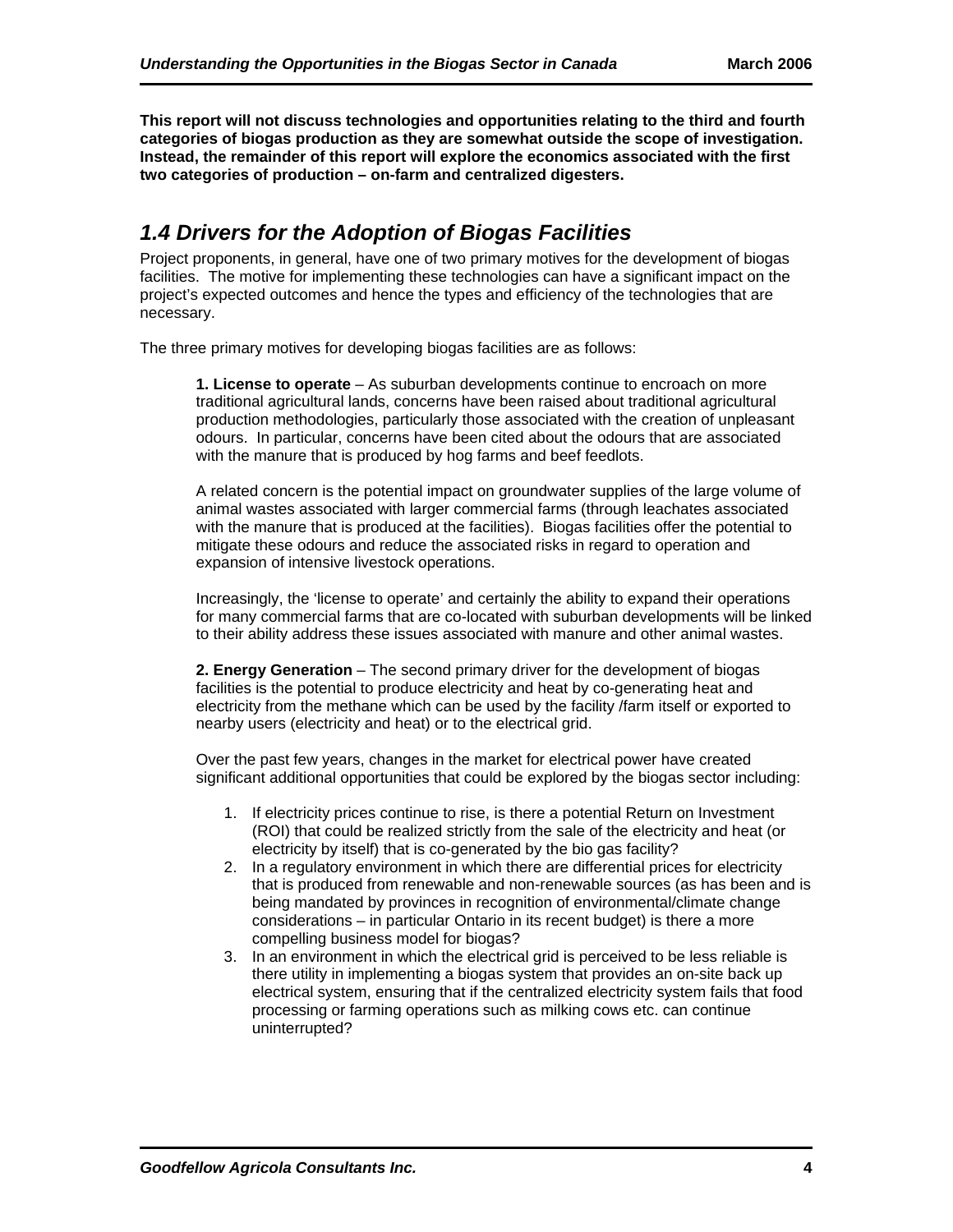**3. Disposal of Wastes -** A third driver that has emerged recently is the need (based on changing environmental and health standards) to develop a new 'home' or disposal methodology for industrial organics such as Specific Risk Materials (SRMs), animal rendering materials that are not SRM, grease trap materials, dairy Fats, Oils and Grease (FOG) and other food processing residues.

In moving from the negative drivers that motivated early biogas developments to the more positive opportunity driven motivators that have emerged as of late, a different set of technical issues have emerged as well such as the need to determine which sources and volumes of feedstock would be necessary and under what price/tipping fee constraints to achieve a sufficient ROI.

As biogas facilities look to produce commercially viable volumes of electricity it will become increasingly important for them to ensure access to a constant supply of high quality feedstock. It will also become increasingly important for them to optimize the efficiency of biogas technologies by exploring different mixes of feedstock.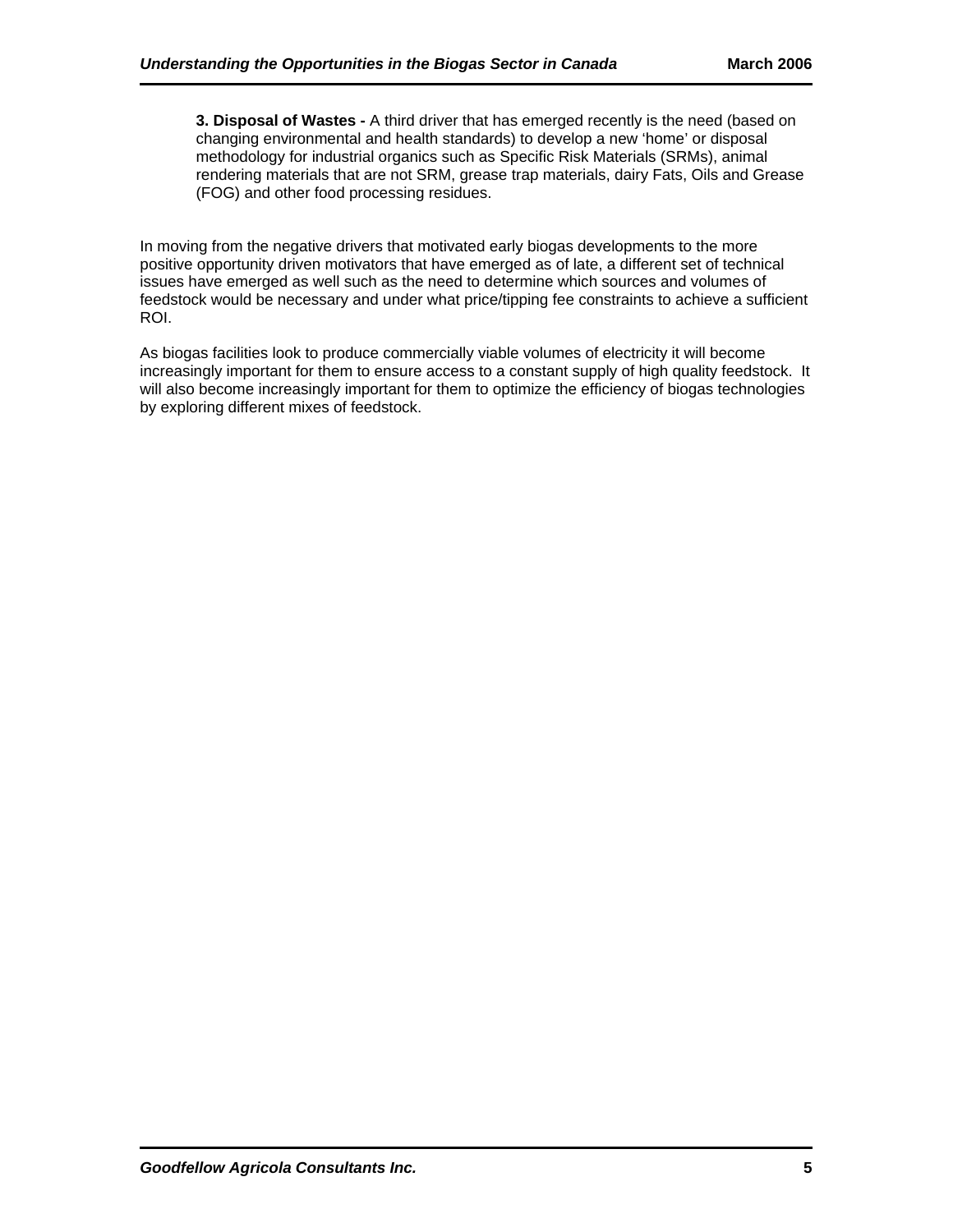# **2.0 Potential Sources of Funding**

This section provides a brief overview of the existing funding opportunities in the Biogas Sector in Canada in both the public and private sector.

## *2.1 Traditional Funding (Private sector)*

The availability of funding sources such as debt and equity capital is predicated on several key factors:

- 1. Viability of the Business Plan
- 2. Quality of the Management Team
- 3. Potential Return on Investment
- 4. Potential for Growth and Expansion

At this time, for reasons that will be discussed in the next section of this report, it is very difficult to develop a viable business model on a stand-alone basis for biogas facilities in Canada. The feasibility of any such model is predicated on the market rate paid to producers for electricity as it is maintained at an artificially low level in most provinces. Frankly, there are very few business plans for biogas facilities in Canada that have yet to be proven to be profitable over time. Further the potential returns on investment for individual facilities are perceived to be low with a very limited potential for future growth within the individual facility. Finally, there are very few proven management teams with experience in this sector in Canada.

Given these restrictions it seems unlikely that there will be a high level of investment in this sector in terms of equity in-flows for the foreseeable future. Projects in this sector will be unable to access venture capital given that VC investments require the potential for large returns and explosive growth. This means that biogas projects will be looking to two sources for funding:

- 1. Project Financing (debt and very limited non-Venture Capital equity sources)
- 2. Assistance from government funding sources

Each of these two sources has its own related concerns and challenges.

## *2.2 Leveraging Additional Sources of Financing*

Given that it is unlikely that individual biogas projects on a stand-alone-basis will attract high levels of equity investment in the immediate future, the most likely sources for additional funding would be from government funding sources and from traditional debt financing. Each of these sources of funding will be looking for specific types of information before they will make further investments:

#### **Project Financing**

1. *Reduced Risk* – At the present time there are very few existing biogas facilities in Canada that could be used to validate the longer term economic potential of this technology. Further, each of the existing sites (or many of them at a minimum) utilizes different technologies, feedstock and operating processes. This lack of standardization means that each project has a higher level of perceived uncertainty and hence a high level of risk. It is this high level of risk that leads to higher costs for investment capital.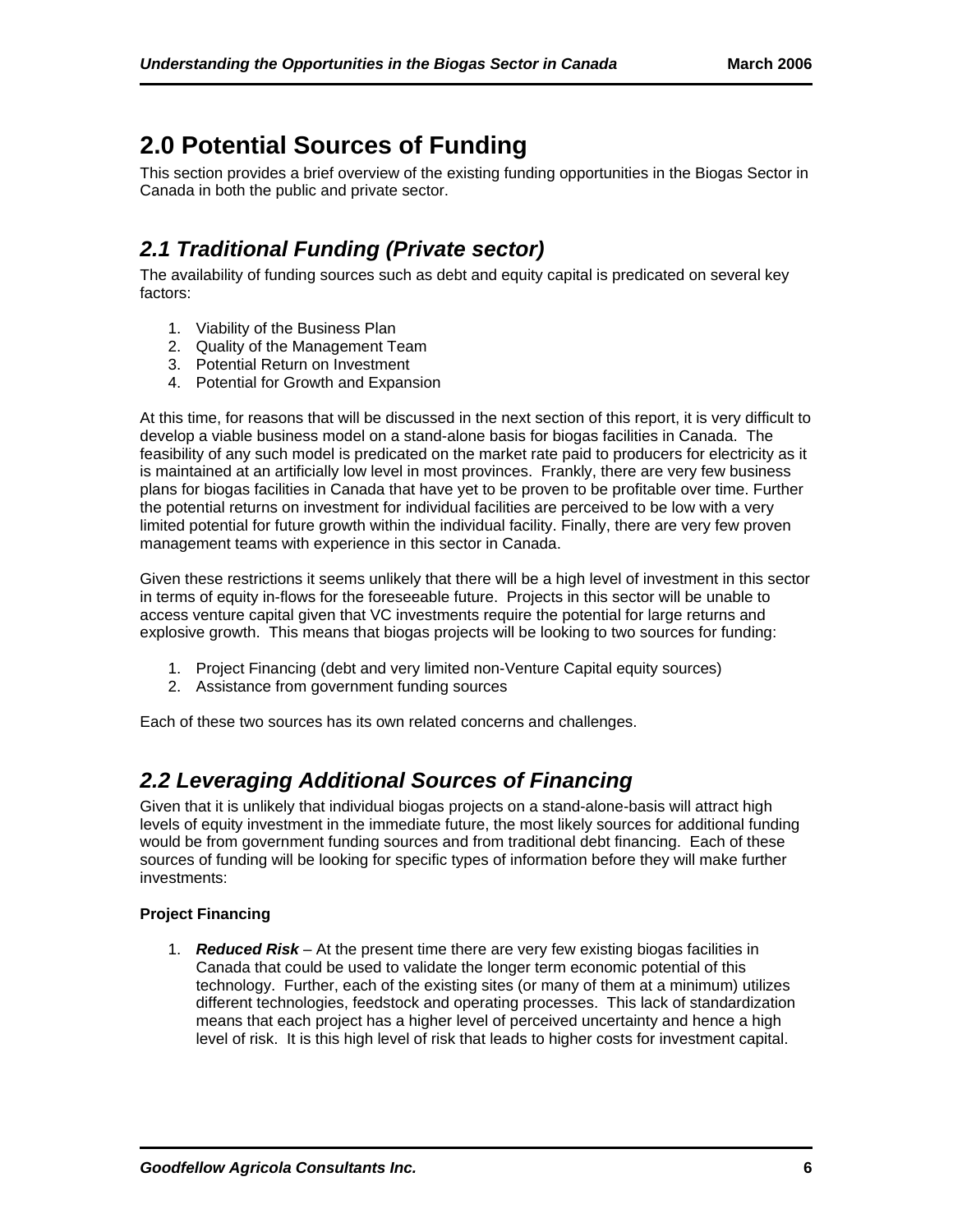#### **Government Funding Programs**

2. *Reduced Overlap and Duplication* – Most public sector funders are being or have been approached by a significant number of potential biogas project proponents to fund their projects. In the absence of clear differentiating factors between these projects there are fears that many of the projects may be duplicating each others efforts (particularly if the funding program is to provide funds for demonstration projects). Further, the early failure of some biogas projects has led to the perception that this technology may not be economically feasible for some applications in Canada. Finally, many government funding bodies focus on new and novel technologies. There is a perception that too many projects in the biogas sector present themselves as 'novel' when in reality they are very similar to a number of existing projects that have already been funded, i.e. wrapping an existing unfundable project in a "novelty blanket" to try to qualify for funding.

**Overcoming both of these challenges will require a commitment on the part of the biogas sector itself to provide a level of coordination between and among projects and technologies so that key funders can increase their level of comfort with the sector in general and, as a result, provide higher levels of capital for new projects.**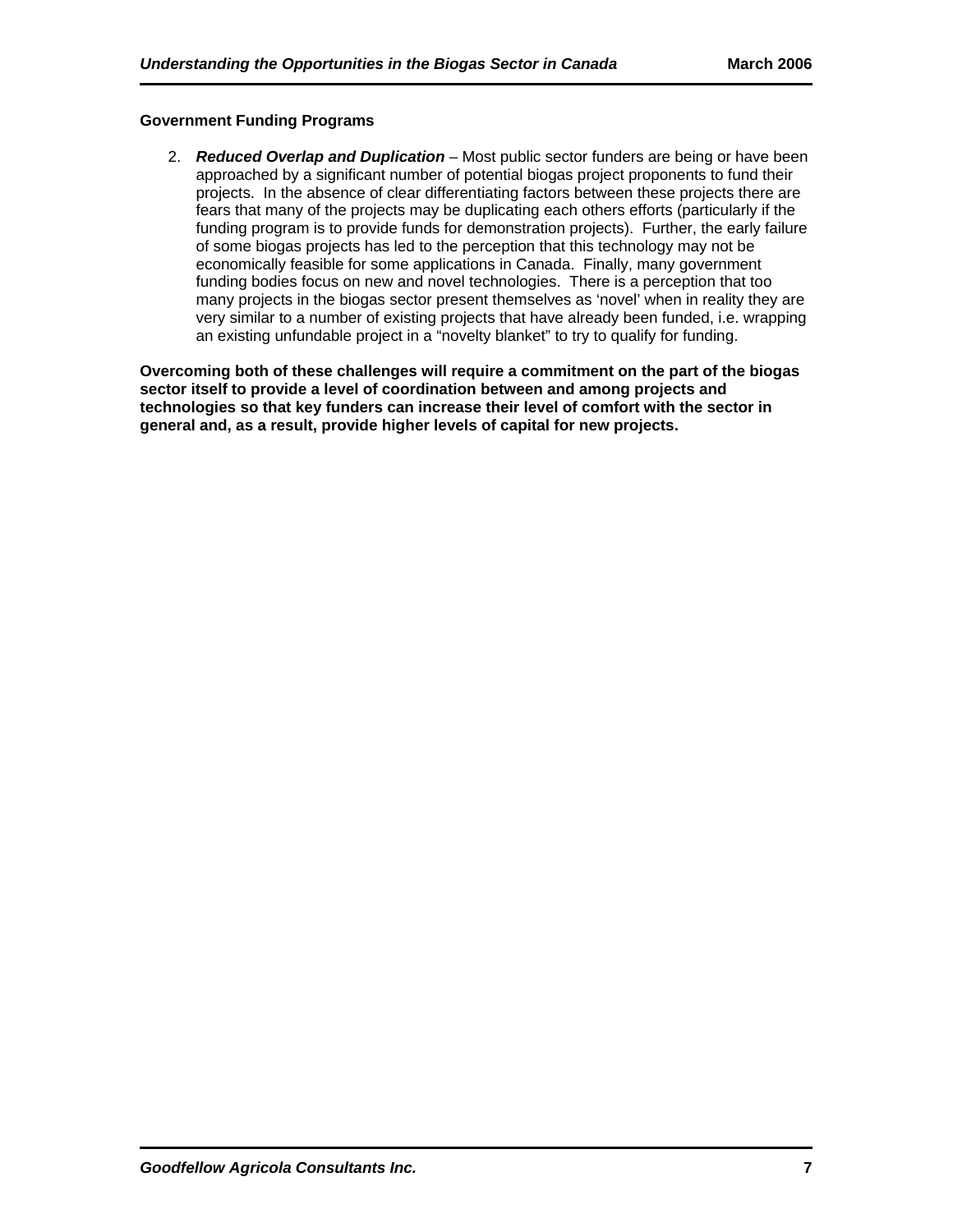# **3.0 Status of Existing Funding Opportunities**

The third section of this report provides some brief commentary on the status of the funding opportunities that were identified in earlier work undertaken by Goodfellow Agricola Consultants Inc. on behalf of Agriculture and Agrifoods Canada.

## *3.1 What are the Funding Opportunities and are they still Valid?*

The two primary opportunities that were identified in the previous report developed by the consultant were as follows:

- 1. More effective and efficient single source, single feedstock projects (low cost, "no fuss no muss" systems)
- 2. Larger centrally located multi-source, multi-feedstock projects.

In general, these two opportunities represent very different types and scales of project. While a project to develop a single-site, stand alone facility can cost as little as a half million dollars or less, a full scale centralized facility can cost upwards of twelve (12) to fifteen (15) million dollars to develop and implement.

While many organizations, firms and projects continue to explore these two directions with a very limited exception most of these opportunities are still in the "project under development" phase.

### *3.2 What are the Constraints preventing these Opportunities from being realized?*

The primary constraint that is preventing these opportunities from being realized is the economics of their associated business models. In many provinces the cost of electricity is currently subsidized to such an extent that the true ROI associated with many biogas projects is negative i.e. **consumers are not paying the full cost of the production of the electricity they consume so small producers do not receive adequate returns on the electricity that they bring to market**. This is likely to become less of an issue as provinces such as Ontario create incentives in terms of preferential pricing for electricity that is generated by renewable technologies.

A second constraint is the **lack of a centralized body or data source to collect and integrate sector knowledge.** Currently, each proponent for a biogas project must identify their own technology, develop their own methodologies for the implementation of the technology, address all potential regulatory concerns and conduct their own evaluation of the project outcomes. Lack of knowledge about potential technologies and standardized technologies and project plans is a major barrier to the further development of this sector in Canada.

Finally, a lack of successful examples of longer term operational biogas facilities in Canada has led to an environment in which there is a **perceived high level of risk** around investments in biogas facilities (as discussed in more depth in the previous section). This higher level of uncertainty and risk leads to higher associated costs of capital which further compromises the ROI for biogas projects.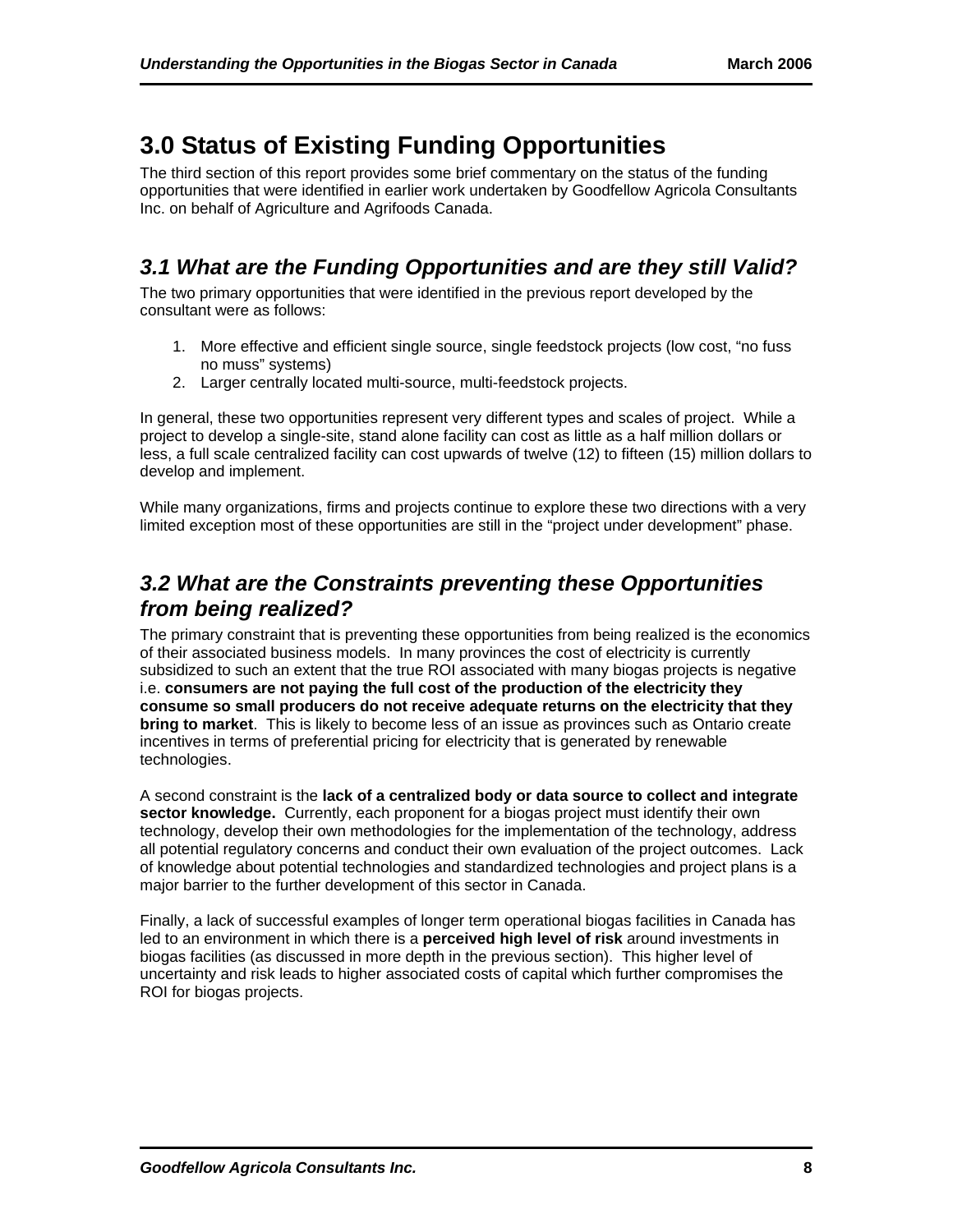## *3.3 What is the extent of the Opportunity to Commercialize Biogas Technologies in Canada?*

Given the right environment – **favourable pricing**, tested technologies and project plans, and access to competitive investment capital – there is a significant opportunity for the development of biogas facilities in Canada. At the current time, however, these conditions are not generally in place leading to a situation in which projects are developed in an ad hoc fashion and are reliant on external risk capital from public sources.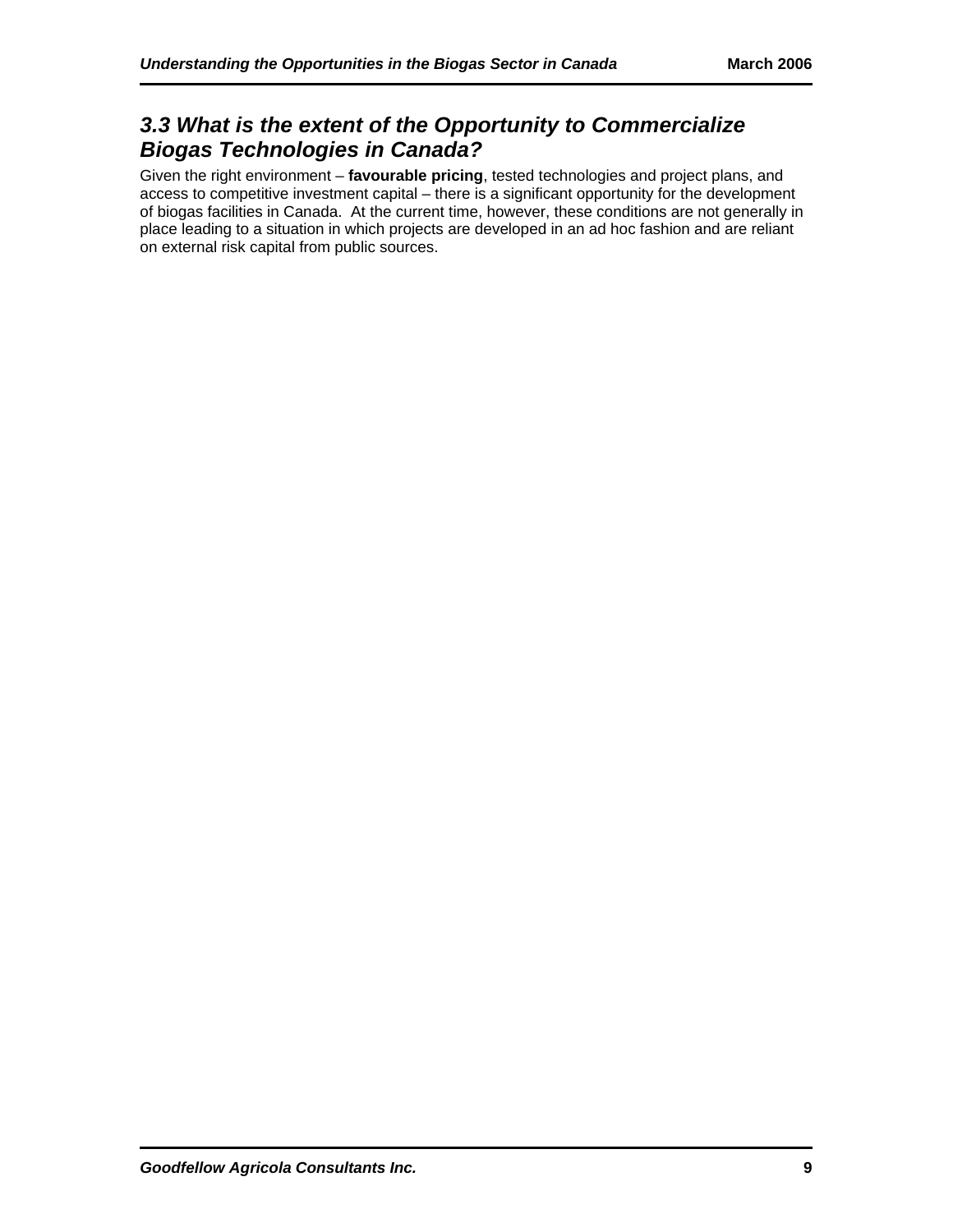# **4.0 Enabling Policies and Programs in the Biogas Sector**

There are number of funding programs across Canada that can or do provide support for the development of biogas projects. For a complete listing of funding opportunities please refer to the recently completed **Inventory of Canadian Bioproducts Funding Sources (ICBFS)** found at <http://www.bio-productscanada.org/bpp> which the report's author assisted in compiling.

## *4.1 Existing Policies and Programs*

Unlike other less mature sub-sectors within the renewable energy sector, biogas facilities have been in operation globally for more than two decades. As such, there is a lower level of technology risk associated with these technologies than with other less developed renewable technologies. Given the existence of proven technology, much of the risk associated with implementation of a biogas project in Canada involves two key attributes:

- 1. Price received for electricity generated (or more accurately Return on Investment)
- 2. Lack of consistent business models and practices to provide a comfort level to investors

### **4.1.1 Price**

There are a number of programs in place at the national, provincial and regional level that can provide support for biogas opportunities. Many of these opportunities have been documented and summarized in the **Inventory of Canadian Bioproducts Funding Sources (ICBFS),** a database developed by the Bioproducts Business Network in Ottawa with the support of Industry Canada.

One emerging best practice in relation to the price that is paid for renewable energy is the introduction of differential wholesale pricing for electricity. In its recent budget the government of Ontario introduced the following measures to encourage the production of electricity by smallscale producers of renewable energy,

*To encourage smaller-scale, distributed generation in Ontario, the government has passed a regulation on net metering to enable homeowners, farms and businesses generating renewable electricity to receive credit for the excess electricity they produce. In addition, the Ontario Power Authority (OPA) is moving forward with a standard offer program aimed at small-scale generation that will be connected to the lower-voltage distribution system, increasing the availability of renewable power and promoting economic development within communities. (Ontario Budget 2006)* 

By offering preferential pricing for electricity generated from renewable biomass sources (\$0.11 per KWH plus a \$0.03 premium if supplied during peak demand periods) the Ontario government is improving the potential ROI for biogas facilities with sufficient production to return electricity to the arid.

## **4.1.2 Lack of Consistent Business Models and Practices**

One of the key challenges facing the biogas sector in Canada is the lack of consistent business models and practices in the sector. The presence of a set of well understood and clearly defined business models and practices would enable investors to have a higher comfort level with investments in this sector. **Unfortunately, however, the lack of cohesion and coordination in the sector had led to an environment in which these common issues of importance to all projects are not being addressed in a coherent fashion i.e. each project proponent invests an inordinate amount of energy and capital on their own ad hoc approach and not enough time and effort is invested in raising the overall level of awareness and comfort with the sector as a whole.**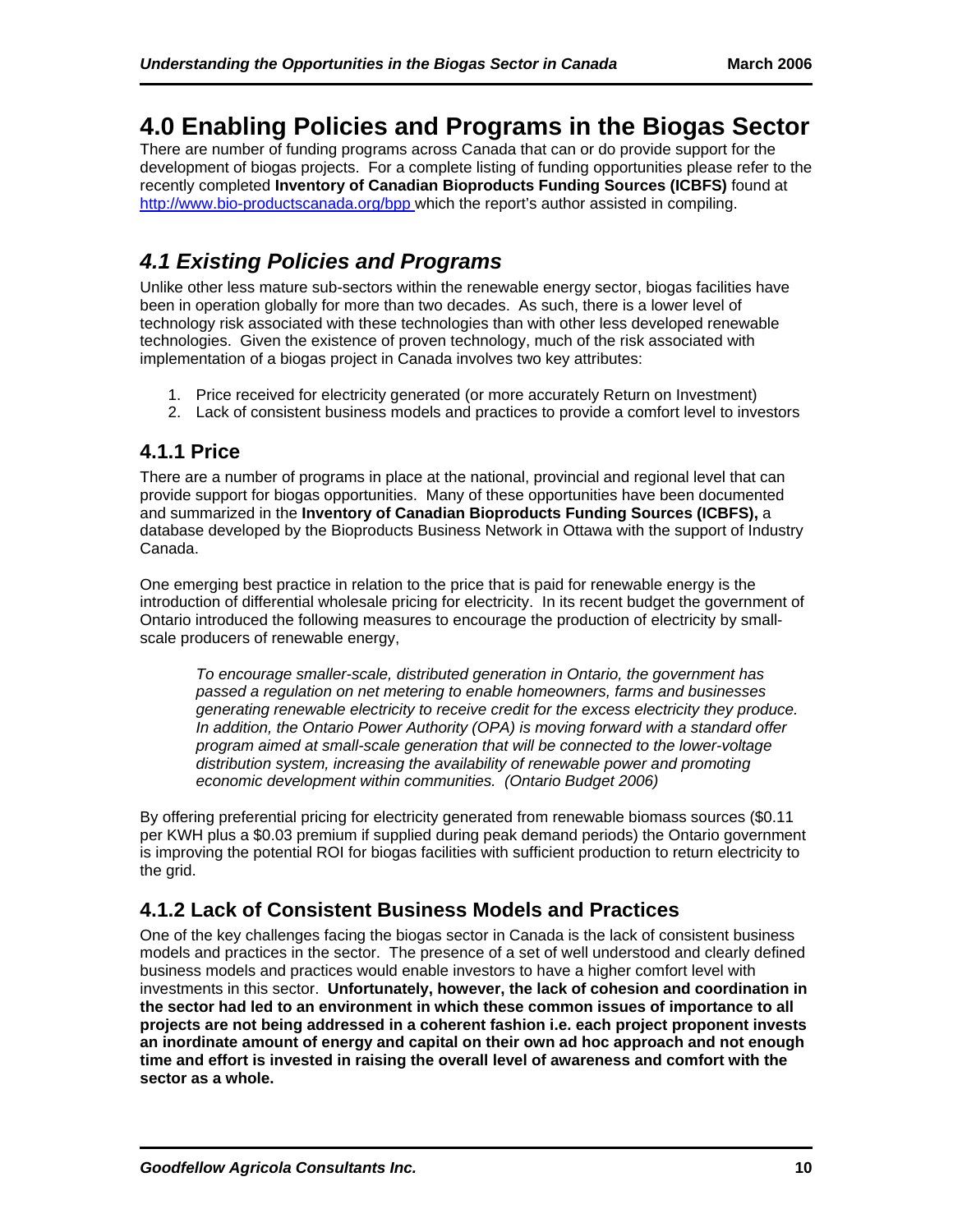Although many project proponents have attempted to adopt different technologies to Canadian climatic conditions efforts to centralize and synthesize the outcomes of these projects have had limited success to date. Further, funding agencies have become saturated with one-off proposals for biogas projects. In the absence of a coordination function to explain how these projects differ from one another and why they are important in their own right it is unlikely that many funding bodies will continue to fund projects in this sector.

Perhaps then this is the most important lesson that emerged in the process of developing this report – the biogas sector in Canada has reached a sufficient level of maturity that it requires some form of coordinating body to allow for the standardization and validation of technologies and projects in order to minimize redundancy in terms of regulatory, research, demonstration and other common issues in the sector and in order to maximize the economic benefits for project proponents and for public funders.

## *4.2 Best Practices in Developing Biogas Projects*

To conclude, several best practices were identified in relation to the development of viable biogas projects.

- 1. **Source of Feedstock**  It is important not to assume that a digester can only utilize materials from a single source. As the biogas sector matures in Canada it is likely that more centralized or mixed feedstock digesters will implemented that can process feedstock from many different sources. It is important to work from the right end of the value chain, in other words "how can we make money from the end products" versus "what are we going to do with our manure". If you focus on the second question you can easily end up in a situation where sub-optimal decisions are taken.
- 2. **Valuation / Monetizing of Heat as a Co-product**  In developing business models and business cases for biogas projects it is critical not to count on the sale of heat as a source of revenue stream if no market exists for waste or process heat in that geographic location. For most projects, particularly in the case of centralized anaerobic digesters, it is extremely difficult to make use of much of the excess process heat produced by electricity generators unless the digester is co-located within an eco-industrial cluster (see Annex II for a brief discussion of the potential for integrating an anaerobic digester as part of a broader eco-industrial park).
- 3. **Cost of Transportation and Storage**  In a centralized anaerobic digestion system the costs associated with the transportation and storage of manure can be prohibitive rendering projects uneconomically viable. In comparison, industrial organics will arrive at the anaerobic digester facility without any transportation costs to be covered by the operator, and with an associated tipping fee to be paid on delivery.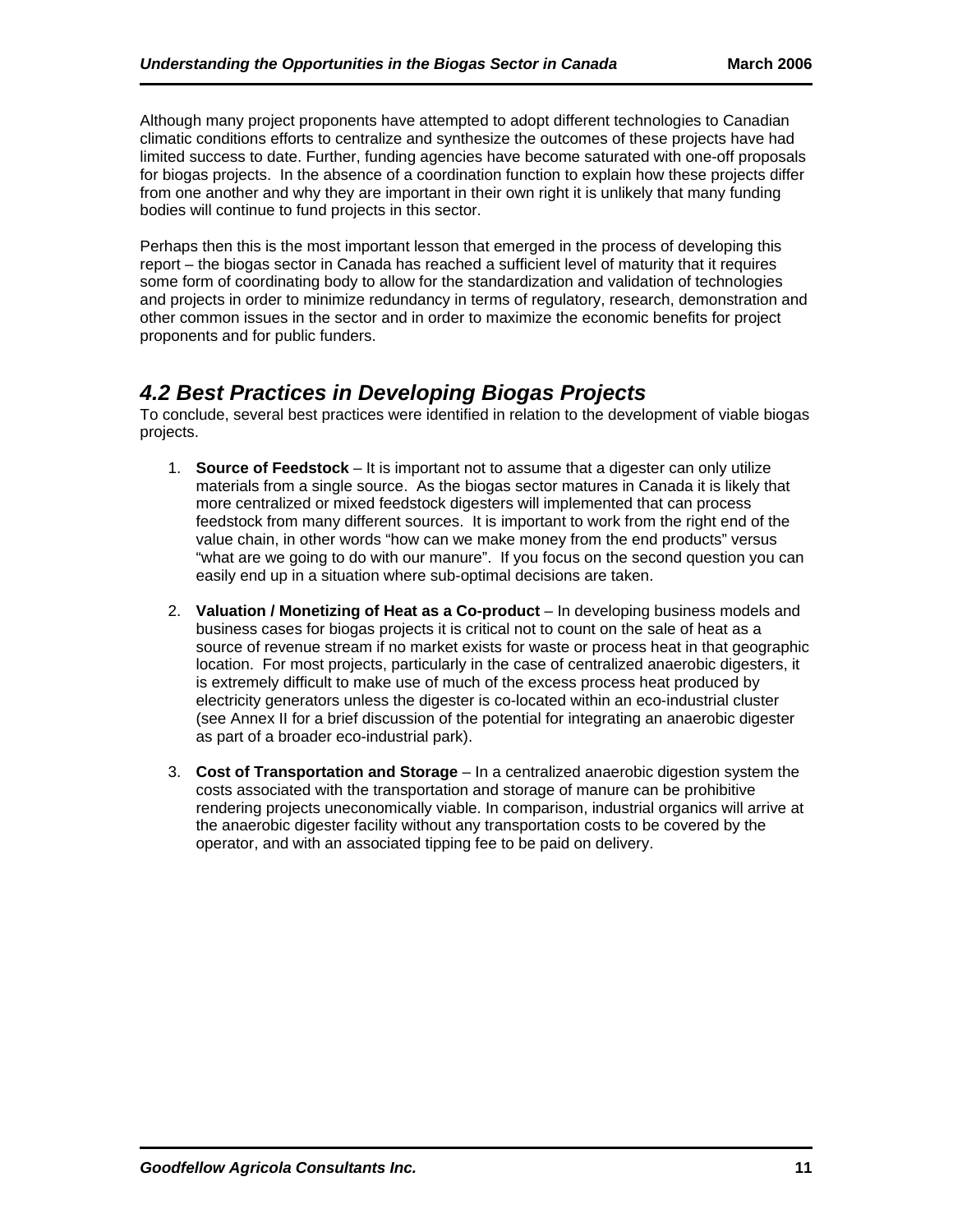# **Annex I: Status of Commercial Biogas Projects in Canada**

This annex provides an overview of some of the key projects that have been/are being proposed in the biogas sector in Canada and the key contacts in each of the regions. It is based on interviews with key stakeholder in the biogas sector across Canada. The inventory is representative of what is transpiring in Canada and is based upon information that is publicly known by the interviewees. A greater quantity of information is available about projects that are operating/or have operated; or those under construction, or those that have received public funding for feasibility studies; than the potential projects that are still under discussion.

| <b>Province / Region:</b> | <b>British Columbia</b> |
|---------------------------|-------------------------|
|                           |                         |

Key Contacts: Gustaf Rogstrand, BC Ministry of Agriculture and Lands

Available Provincial Programs: There is an energy purchase price agreement currently being contemplated in B.C. as well the current regulations about bringing waste organics on to farms are being looked at.

| <b>Project</b> |             | Status                       |       |                  |                   |  |
|----------------|-------------|------------------------------|-------|------------------|-------------------|--|
| Name,          | Pre         | Feasibility                  | Under | <b>Built and</b> | Built not         |  |
| Proponent      | Feasibility | Study (outcome) Construction |       | Workina          | currently working |  |

- There are no currently operating commercial facility in B.C (including one built on dairy farm on Vancouver Island in the 1990's which is no longer operating, and a research facility that was built in the lower mainland (3 cubic meters) but is not operating currently).
- 1. Genesis (Linda Skene). This project has applied to SDTC and TEAM, originally it was suppose to be a centralized A.D. in the Okanagan Valley but the project has now been relocated to the lower mainland and is no longer to be a centralized digester but rather an onfarm digester using dairy (80-100 cows) and hog (3000 head) manure. They are contemplating the use of food and beverage processing wastes if they can get approval. There would be a gasifier associated with the A.D. the project is currently addressing funding challenges.

**X (on farm, judged as such as the project has changed substantially)**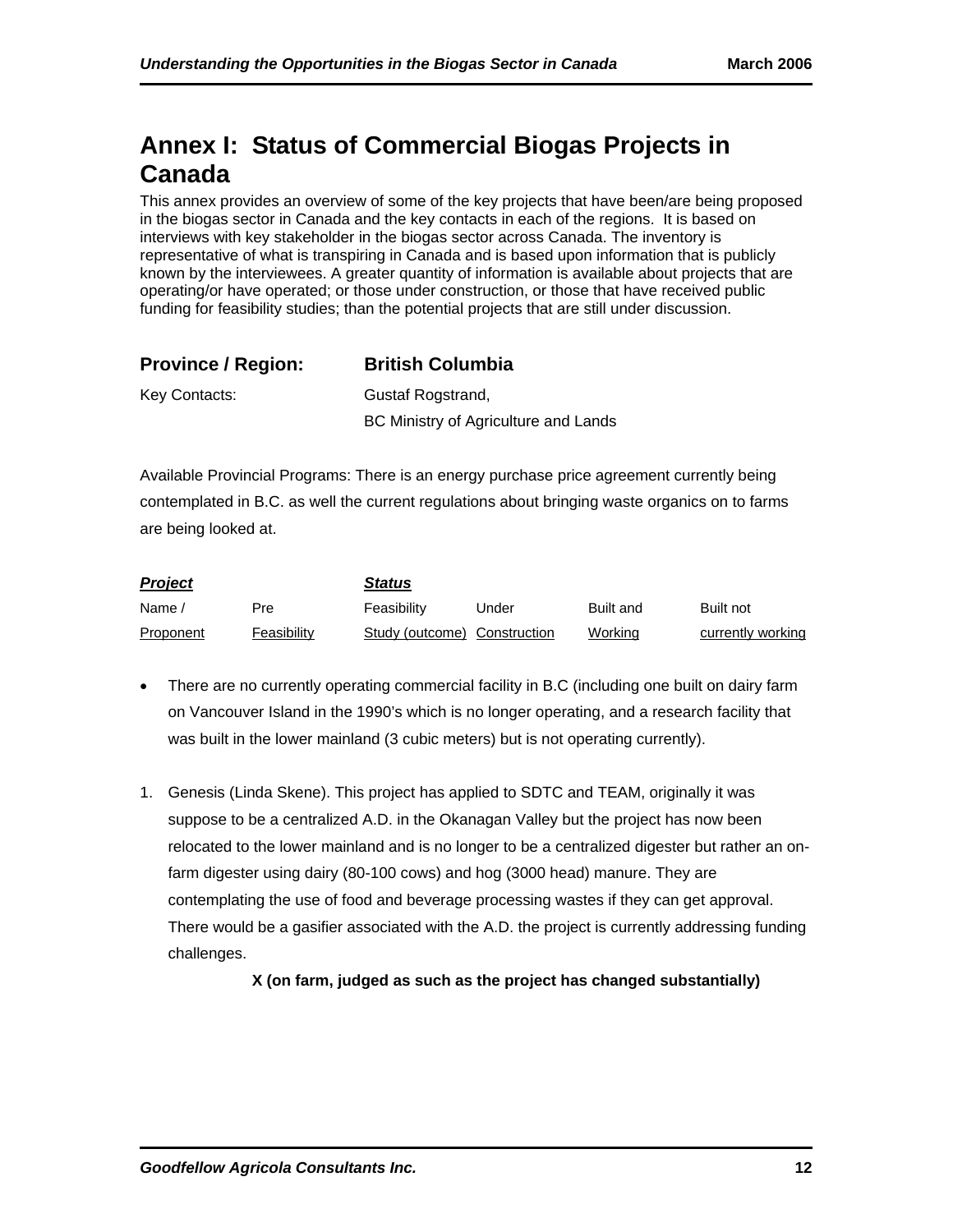2. There is a project in the discussion stage (pre-feasibility study phase) in the Abbotsford area that is getting some attention that would use sewage from Abbotsford, dairy manure and food and beverage processing wastes. Would be using U.S. technology "ANGAR Technology". The digester effluent would be used on a local sod farm

#### **X (on farm)**

3. There are probably 5-7 dairy farm related A.D. projects in the "coffee shop chattering phase", all located in the Lower Mainland, i.e. in the "if the electricity prices were higher, if help with the capital could be found" phase.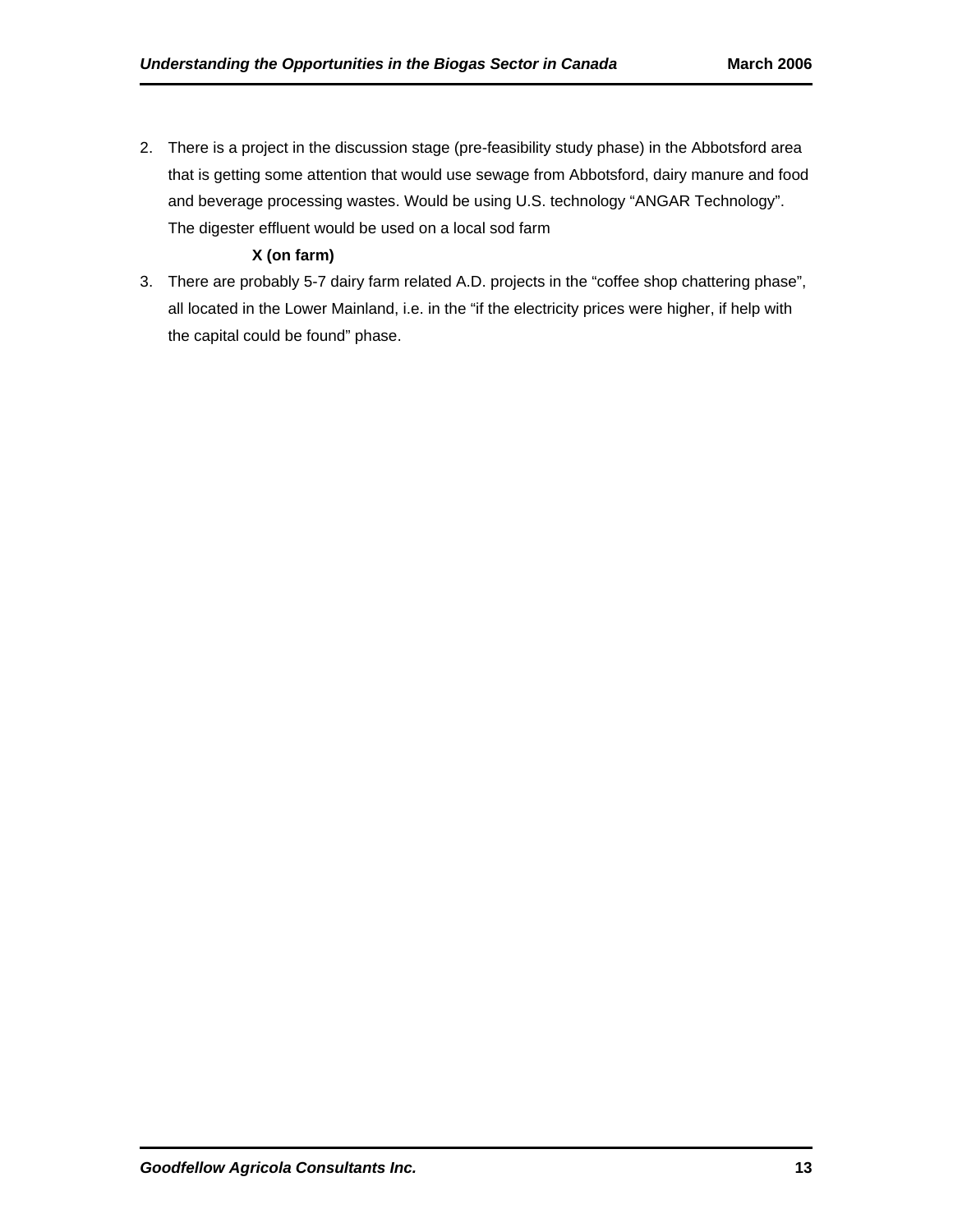| <b>Province / Region:</b>             |               | <b>Alberta</b>                                  |
|---------------------------------------|---------------|-------------------------------------------------|
| Key Contacts:                         |               | Jim Jones, Alberta Agriculture                  |
| <b>Available Provincial Programs:</b> |               | AVAC                                            |
|                                       |               | Alberta Environmentally Sustainable Agriculture |
|                                       |               |                                                 |
| <b>Project</b>                        | <b>Status</b> |                                                 |

| <u> De Carlos de Carlos de Carlos de Carlos de Carlos de Carlos de Carlos de Carlos de Carlos de Carlos de Carlos de Carlos de Carlos de Carlos de Carlos de Carlos de Carlos de Carlos de Carlos de Carlos de Carlos de Carlos </u> |             |                              |       |           |                   |
|--------------------------------------------------------------------------------------------------------------------------------------------------------------------------------------------------------------------------------------|-------------|------------------------------|-------|-----------|-------------------|
| Name /                                                                                                                                                                                                                               | Pre         | Feasibility                  | Jnder | Built and | Built but not     |
| <b>Proponent</b>                                                                                                                                                                                                                     | Feasibility | Study (outcome) Construction |       | Working   | currently working |

1. Peace Pork (Rocky Morrell, using University of Florida technology, built on 12,000 head hog farm) experiencing technology challenges.

**X (on-farm)** 

2. IMUS (Hymark Renewables / Kotelko family) Using manure from 7500 feeder cattle could expand to include full number of cattle in feedlot which is 36,000. Uses Alberta Research Council technology – Xia-Moei Lee)

#### **X (on-farm)**

3. Iron Creek Hutterite Community (Grant Meikle, BioGem technology) In the process of being re-commissioned

#### **X (on-farm)**

4. ECBNA (Thane Hulburt/ Stephan Michalski) Shows feasibility. They are in the process of addressing siting challenges.

#### **X (centralized)**

- 5. Lamb-Weston (Division of ADM) Potato lagoon sludge. Use the biogas to fire boiler) **X (waste water treatment)**
- 6. Cargill (High River). Captures methane using bladder over lagoon to fire generator \$35,000 month value of gas collected.

#### **X (waste water treatment)**

7. "Red Deer Project" (Speak with Rick Tofani, Director of Innovation at Red Deer College), 403-343-4070. But not yet feasible under current conditions, transportation costs for manure.

#### **X (centralized)**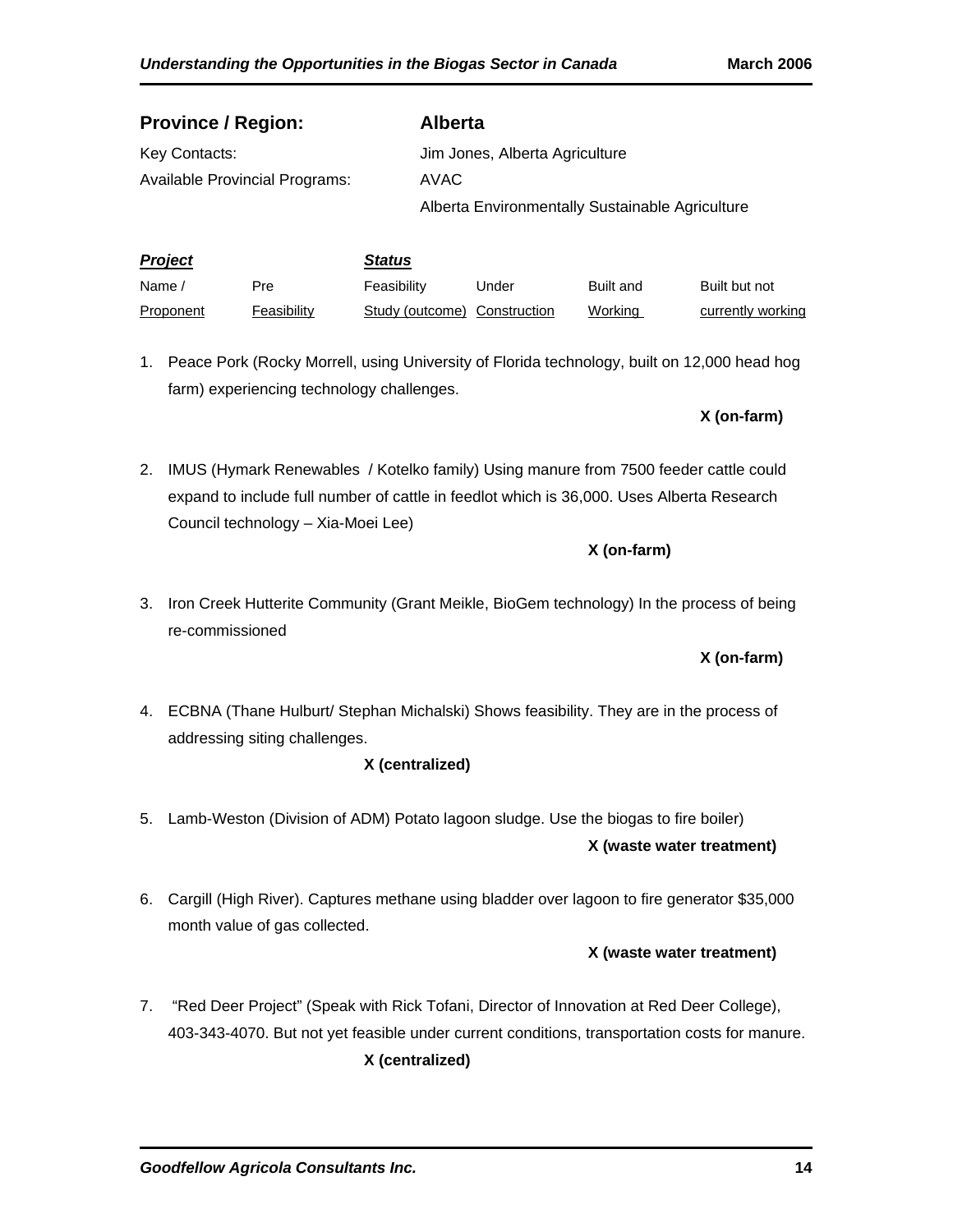Probably another 15 in very early phases of discussion but details not disclosed, including one that is tied in with a coal bed methane extraction operation.

| <b>Province / Region:</b> |             |               | <b>Saskatchewan</b>            |           |               |  |  |
|---------------------------|-------------|---------------|--------------------------------|-----------|---------------|--|--|
| Key Contacts:             |             |               | Ron Kehrig, AgWest Bio Inc.    |           |               |  |  |
|                           |             |               | Mark Stumburg, AAFC, Moose Jaw |           |               |  |  |
|                           |             | Ben Voss      |                                |           |               |  |  |
| Project                   |             | <b>Status</b> |                                |           |               |  |  |
| Name /                    | Pre         | Feasibility   | Under                          | Built and | Built but not |  |  |
| Proponent                 | Feasibility |               | Study (outcome) Construction   | working   | working       |  |  |

1. CPIG BioGas Plant, Cudworth (Clear Green technology - Ben Voss)

**X (on-farm)** 

2. Clear Green another project in the planning phase. Stomp Pork.

### **X (on-farm)**

3. PAMI (Patricia Lung) in Humbolt (a 50 gallon research facility to test various A.D. recipes – slaughter offal. Also funded by NRCan). 1-800-567-7264, 306-682-2555

**(None of the above this is a research facility)**

4. Pound Maker Ethanol (Keith Rebber and Brad Wildeman) The Company is in the early stages of exploring setting up an A.D. to provide front end heat and electricity). Keeping a close eye on Hymark Renewables / IMUS to see how this works out first.

#### **X (centralized)**

5. Ethanol facility in Weyburn / Brad Hill (company is in very early stages of considering an A.D. to provide front end heat and electricity)

**X (centralized)**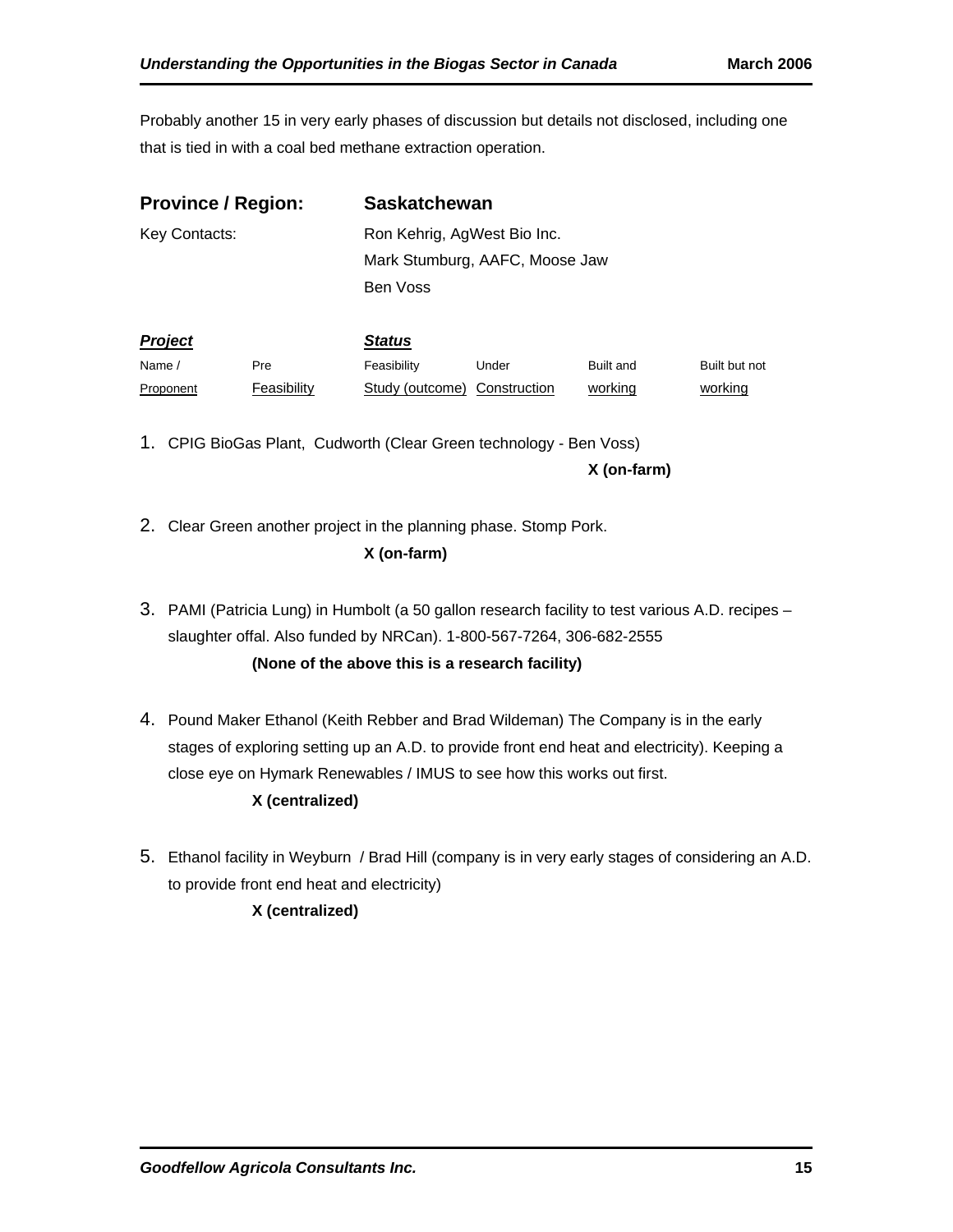### **Province / Region: Manitoba**

Key Contacts: Doug Jackson

Available Provincial Programs: Manitoba looking at differential pricing of electricity to stimulate development. Talk of legislation on managing hog manure.

| <b>Project</b> |             | <b>Status</b> |              |                  |               |
|----------------|-------------|---------------|--------------|------------------|---------------|
| Name /         | Pre         | Feasibility   | Under        | <b>Built and</b> | Built but not |
| Proponent      | Feasibility | Study         | Construction | Workina          | Workina       |

1. "St. Malo Project" / Topeka Farms. Would be using thermophilic German technology "SMUCK". 1500 sow farrow to finish operation plus corn silage, plus industrial organics. Currently addressing financing challenges, still seeking permits to move industrial organics to the farm site.

#### **X (on-farm)**

**2.** "BioTerre Toulan Project" Built but not currently operating as operation was undercapitalized. New investor with 6000 hogs now on scene and would like to restart

#### **X (on-farm)**

**3.** "Brandon Project" / Sampson Engineering. To be built using mesophilic technology on a Hutterite Colony hog operation. Municipal / industrial waste water treatment technology adapted to an agriculture application. Funding is being sought, would like to build in next 12 months

#### **X (on-farm)**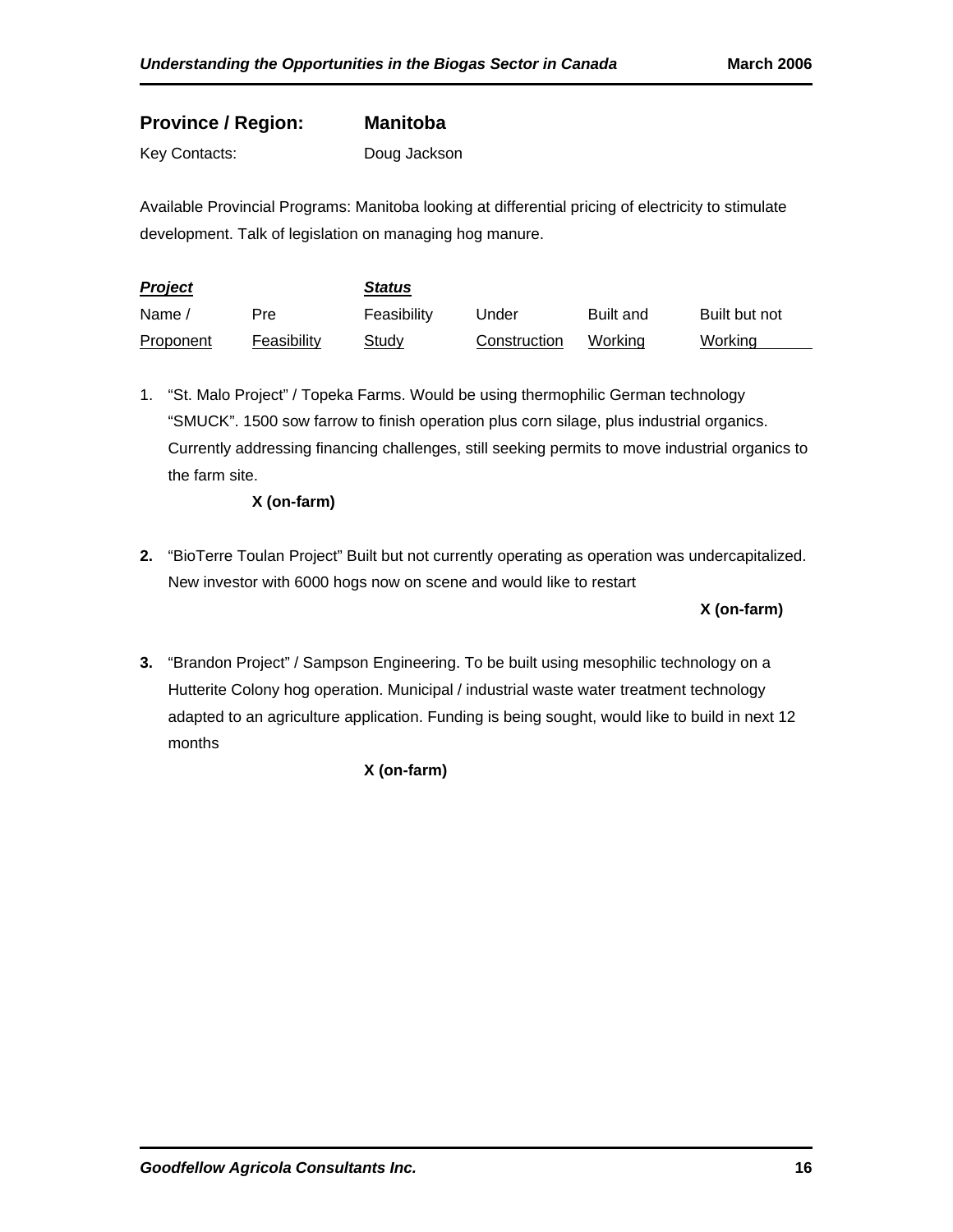| <b>Province / Region:</b> | <b>Ontario</b>                      |
|---------------------------|-------------------------------------|
| Key Contacts:             | Anna Corrola, University of Guelph, |
|                           | Don Hillborn, OMAFRA                |
|                           | Jake deByrun, OMAFRA                |

Available Provincial Programs: Up to \$60,000 program for on-farm manure storage and treatment facility. Standard pricing introduced on March 21<sup>st</sup> to incent electricity produced by biogas from A.D.

| <b>Project</b> |             | <b>Status</b> |              |           |             |
|----------------|-------------|---------------|--------------|-----------|-------------|
| Name           | Pre         | Feasibility   | Under        | Built and | Built but   |
| Proponent      | Feasibility | <b>Study</b>  | Construction | Working   | not Working |

1. Klaesi Brothers (Cobden) Using Bohne Technology on their dairy farm, working on project to add industrial organics into feedstock mix)

#### **X (on-farm)**

2. Ste.Anne de Prescott. Feasible not shown due to of hauling costs of manure. Several of original members may go on their own with on farm digesters.

#### **X (centralized – not feasible)**

3. Heinzle Brothers, Ste. Anne de Prescott, 250 dairy cows / Keller Engineering supported by Bill Kemp. Spin out referred to in no. 2 above.

#### **X (on-farm)**

4. Lafleche Environmental (centralized system, feasibility shown but investor still contemplating investment)

### **X (centralized – feasibility shown)**

5. Chatham-Kent for all intents and purposes project has been abandoned

#### **X (centralized but not feasible)**

6. Lynn Cattle Company in Lucan using Rentech technology. To be co-located with an ethanol plant

**X (on-farm to be operating in May)**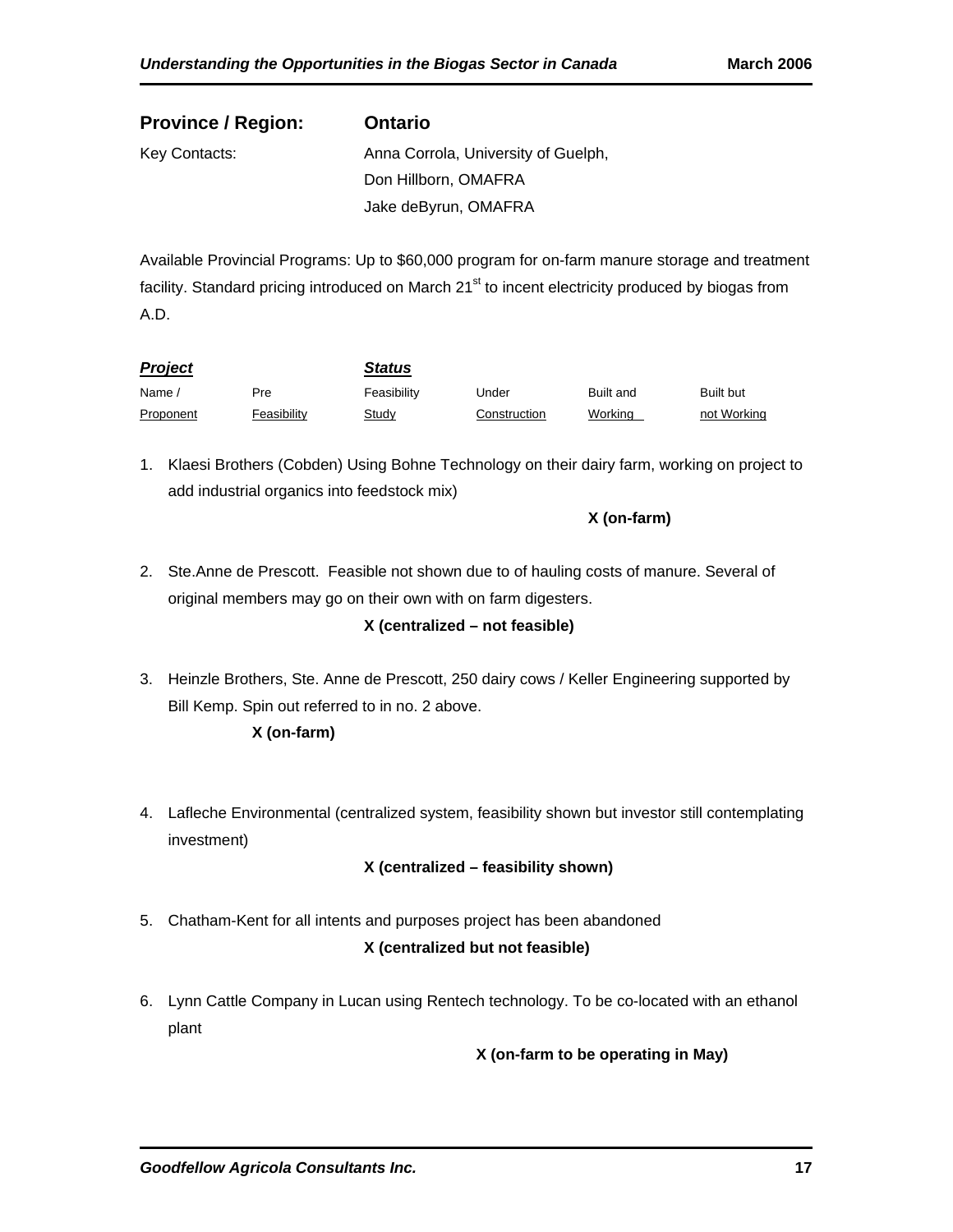7. Circle D Farms - Thunder Bay Project / EEC Corporation (Dave Leskowski) Funded by Northern Ontario Heritage fund. Some discrepancy as to whether the facility is currently operating

**X (on-farm)?** 

8. Delft Blue Project

### **X (feasibility study completed out for tenders to build)**

9. Canadian Agra / Bruce Energy Centre / Hanna Ayyad to co-locate with an ethanol plant, [www.canadian-agra.com](http://www.canadian-agra.com/)

#### **X (centralized)**

10. Waterloo-Wellington Community Futures Development Corporation / Hillier Meats / Rick Whittaker

#### **X (centralized)**

11. Perth community Futures Development Corporation / Jaret Henhoffer, 519-595-7570, [www.perthcfdc.ca](http://www.perthcfdc.ca/)

#### **X (centralized)**

- 12. Nairn Farm Ste. Maries 250 cow dairy farm Richard St. Jean of Geomatrix **X (on-farm)**
- 13. Greenhouse in Niagara Martin Lensink, 905-935-5815 **X (centralized)**
- 14. Molson, Organic Resources International, Rothsay and Bi-Pro have all been exploring
- 15. A dozen dairy farmers or so including Stanton Brothers in Ilderton (1000 dairy cows), Cor Whale (200 dairy cows), BLT Farms (Len Jewitt)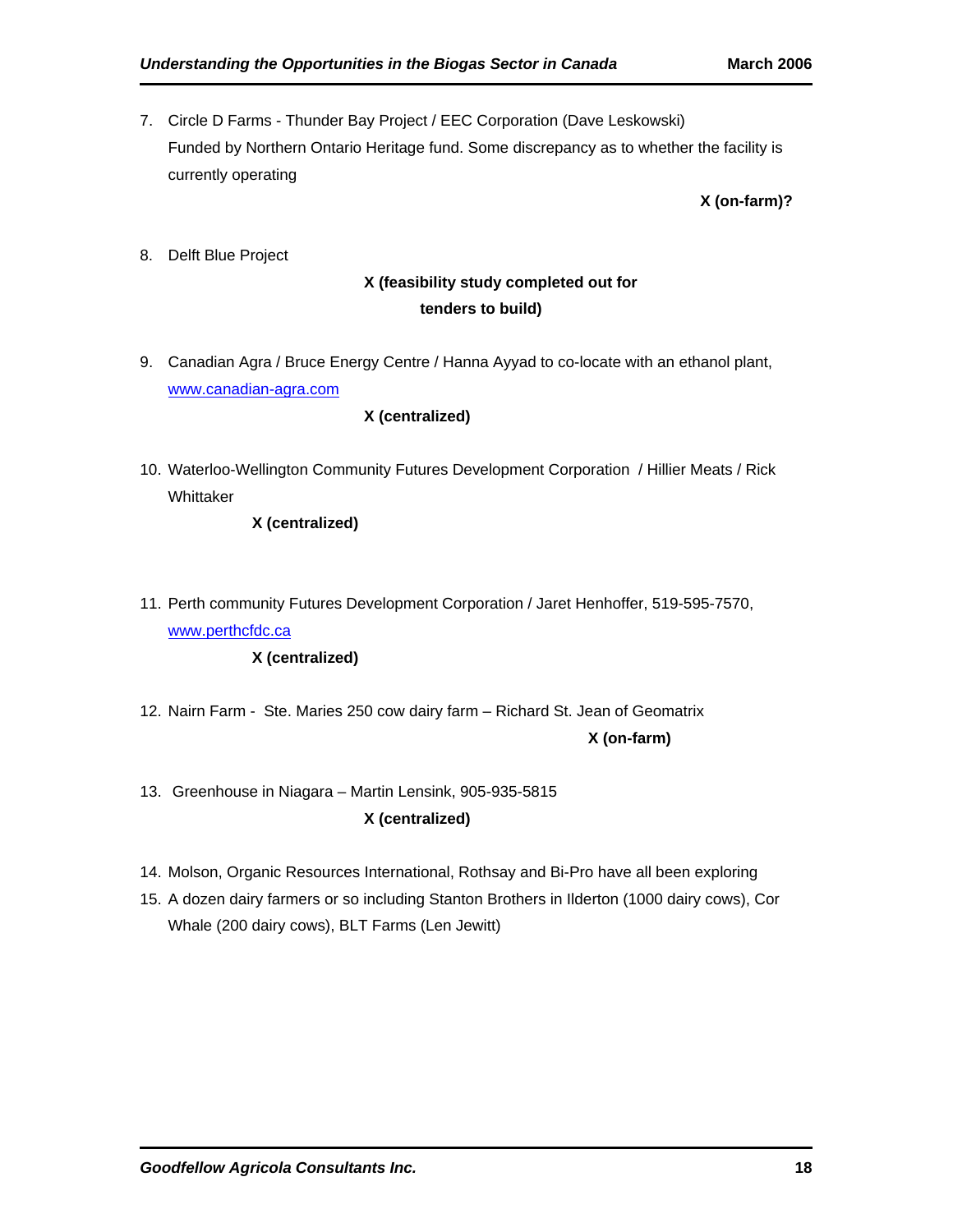| <b>Province / Region:</b> | Quebec                                 |
|---------------------------|----------------------------------------|
| Key Contacts:             | Michel Lachance, CQVB,                 |
|                           | Serge Guiot, NRC-BRI                   |
|                           | Suzelle Barrington, Macdonald / McGill |
|                           | Daniel Massey, AAFC                    |

Available Provincial Programs: 70% of the cost of a project up to \$200,000 for the installation of a manure storage / treatment facility

| <b>Project</b> |             | <b>Status</b>   |              |           |             |
|----------------|-------------|-----------------|--------------|-----------|-------------|
| Name           | Pre         | Feasibility     | Jnder        | Built and | Built but   |
| Proponent      | Feasibilitv | Study (outcome) | Construction | working   | not working |

- 1. Ferme Famille St.Hillaire, / Richard Royer, St. Odilon, 10,000 hog farrow to finish operation using BioTerre system. Project with Hydro Quebec to produce 50-60 kilowatts **X (on-farm)**
- 2. Ferme Richard Peloquin / Richard Royer, bioterre-systems@yahoo.ca, Ste. Edwidge de Clifton, using BioTerre Systems Inc. Technology funded Eco-AMU and SDTC. **X (on-farm)**
- 3. Les Oeufs d'Or Inc. Val Dor / M. Beauvais to be using LIPP technology from Germany, contact Roland Mittner for information. Commercial misunderstanding delays ongoing operation.

#### **X (on-farm)**

- 4. Envirogain Aerobic and anaerobic then finished off in municipal water treatment facility. **X (R&D demo project)**
- 5. Prolab in Thetford Mines / Jean-Guy Grenier. Farm and municipal wastes.

#### **X (R&D demo project)**

- 6. Tembec Inc. / Lyle Biglow, (processing pulp and paper wastes using Paques technology from Ireland) lyle.biglow@tembec.com
- 7. A. Lassonde / Claude Kirouac, (waste water treatment plant using Biothane Technology. One 400 cubic meter system)
- 8. Agro-Pur in Notre Dame de Bon Conseil / Pierre Fillion, Claude Hade (Waste water treatment plant at dairy plant. Two 400 cubic meter systems for heat)
- 9. Nabisco Ltee. / R. Doucet, Real Letourneau (waste water treatment plant at flour mill / bakery)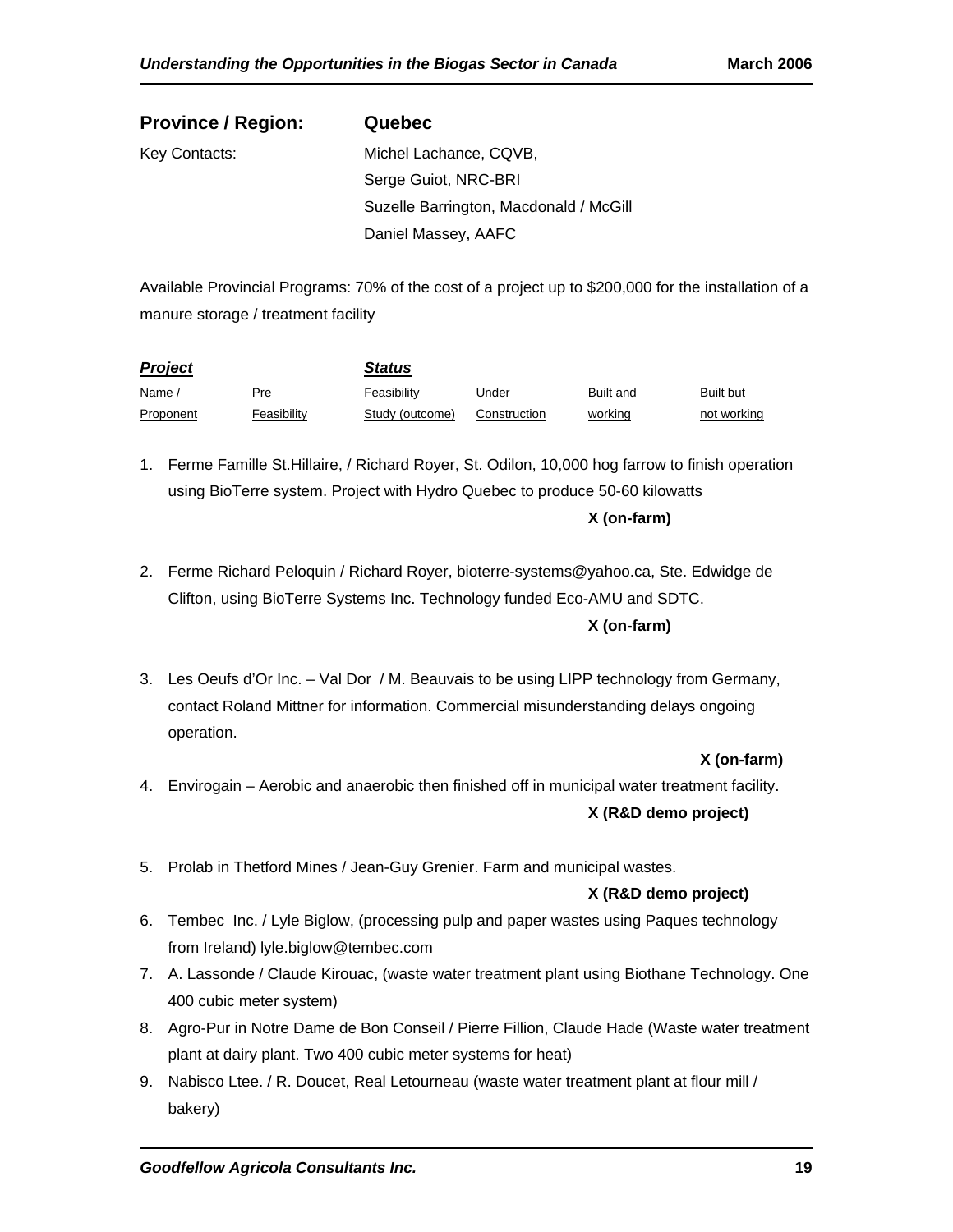- 10. ADM/Olgilvie / Jean-Guy Lalonde & Pierre Dumochel, (waste water treatment plant at a flour mill)
- 11. Les Aliments Carriere Inc. / Nicole Plamondon (waste water treatment from vegetable processing)
- 12. Interquisa / David Boulanger, (waste water treatment using Biothane technology)
- 13. Municipalite de Repentigny / Christian Boulanger, (municipal waste water treatment)
- 14. E.B.I. Energie / Daniel Babineau, (bioreactor landfill site)
- 15. Bio-Meth Inc. / Daniel Tremblay, (bioreactor landfill site technology provider)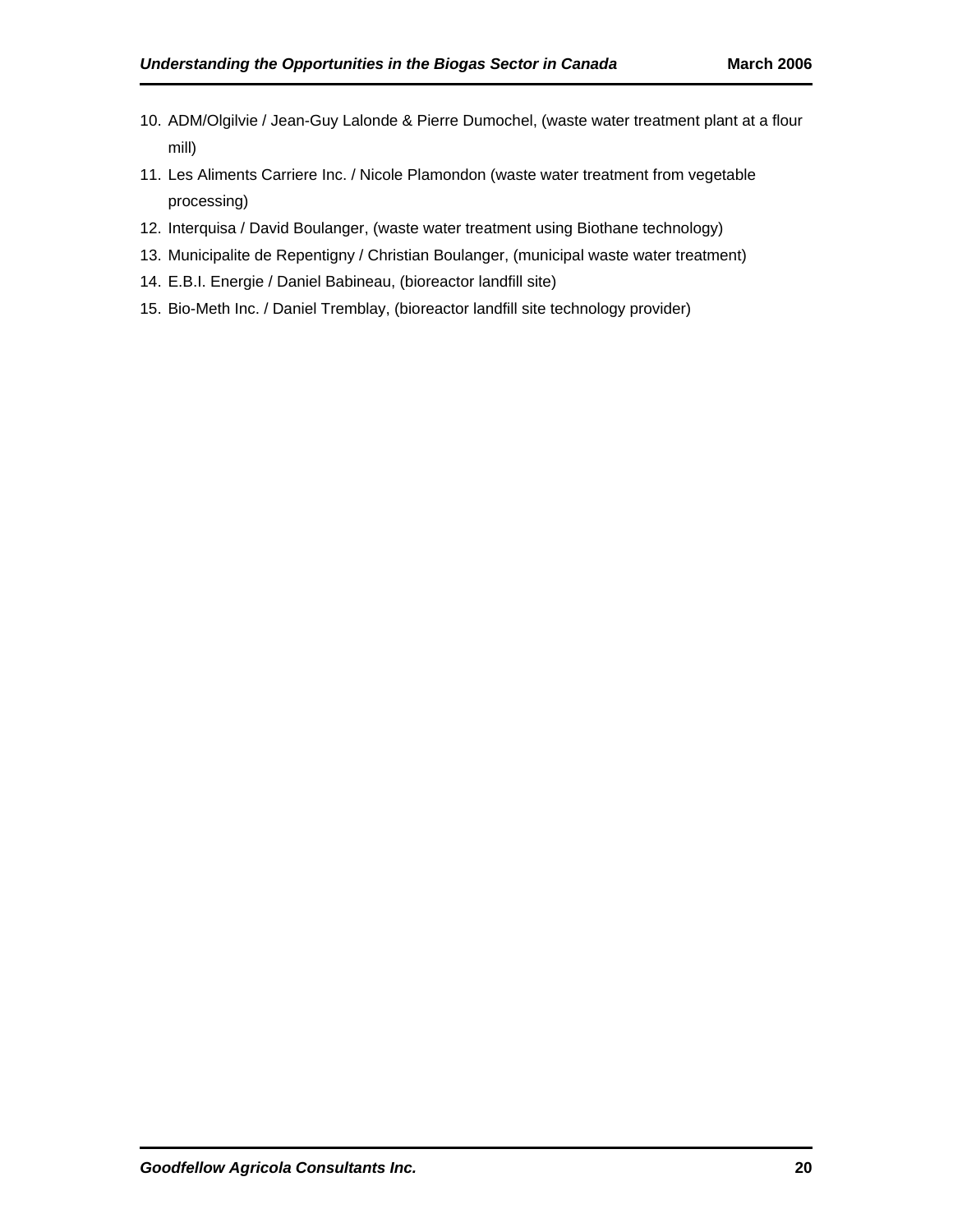| <b>Province / Region:</b> | <b>Atlantic</b>                      |
|---------------------------|--------------------------------------|
| Key Contacts:             | John Argall, BioAtlantech,           |
|                           | Richard Ablett, AgriTech Park Truro, |
|                           |                                      |

| Project   |             | <b>Status</b> |              |                  |                  |
|-----------|-------------|---------------|--------------|------------------|------------------|
| Name /    | Pre         | Feasibility   | Under        | <b>Built and</b> | <b>Built but</b> |
| Proponent | Feasibility | Studv         | Construction | Workina          | Working          |

1. McCain's currently collect biogas as part of waste water management system but flares the BioGas.

**X (waste water treatment)** 

2. Gerald Comeau, University of Utah technology for DME production. Conversion of methane to DME

#### **X (post methane production transformation)**

3. Cavendish Farms / Manuel Becker / Robert Irving exploring building a BioGas plant in PEI to be located with French Fry Plant (potato peel, sludge, waste starch). German technology.

#### **X (using industrial organics)**

| <b>Province / Region:</b> | <b>National</b>                             |
|---------------------------|---------------------------------------------|
| Key Contacts:             | Blaine Kennedy, SDTC,                       |
|                           | Jody Barclay, NRCan                         |
|                           | Bruce Bowman, AAFC: Manure Net,             |
|                           | Cedric McLeod, Fredericton on retainer with |
|                           | Canadian Pork Council,                      |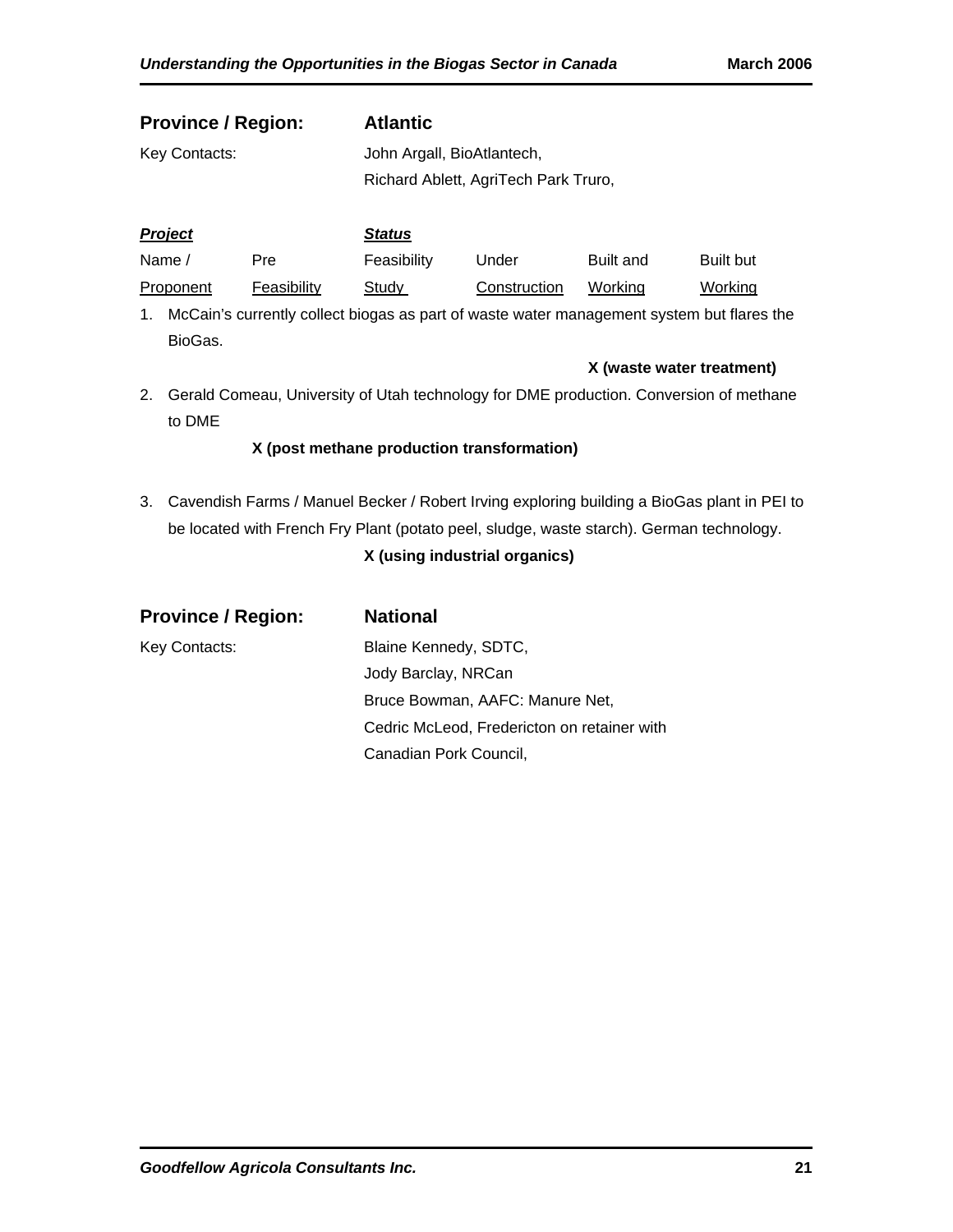# **Annex II: Commentary on Incorporating an Anaerobic Digester as Part of an Eco-Industrial Cluster**

This annex provides some brief commentary on the application of an anaerobic digester in the context of an eco-industrial cluster.

### **1. What is an eco-industrial cluster?**

At its most basic level, an eco-industrial park or cluster is a collection of companies and/or institutions that are located in close proximity to one another and that make use of each others waste outputs as feedstock inputs.

### **2. Why is the eco-industrial model of interest in relation to anaerobic digesters?**

One of the key challenges with the business model associated with anaerobic digesters is the ability to realize value from co-products such as heat, and reduce the costs associated with handling digester effluent. By locating an anaerobic digester in a functioning eco-industrial cluster, it is possible to make use of the process heat that is generated by the digester to heat nearby building and facilities. It is also possible to make use of the electricity that is generated by the digester to power related buildings and facilities without the expense and difficulty of connecting the digestion facility to the grid. The business model is further improved if co-products such as the spent digestion materials can be used as fertilizer or top cover for other businesses.

### **3. Are there functioning examples of anaerobic digesters that are being used in this context?**

To-date, the most advanced work on the use of anaerobic digestion in this context has been undertaken by Lafleche Environmental Inc., a Canadian company based out of Moose Creek, Ontario. Various research partners have also been engaged in this process including the University of Ottawa and the National Research Council (please see Figure A1 (over)).

### **Key Messages:**

An eco-industrial cluster improves the likelihood of:

- Accessing on a more consistent basis a broader range of feedstocks
- Generating clients for process heat
- Off grid electricity buyers
- Off setting disposal costs